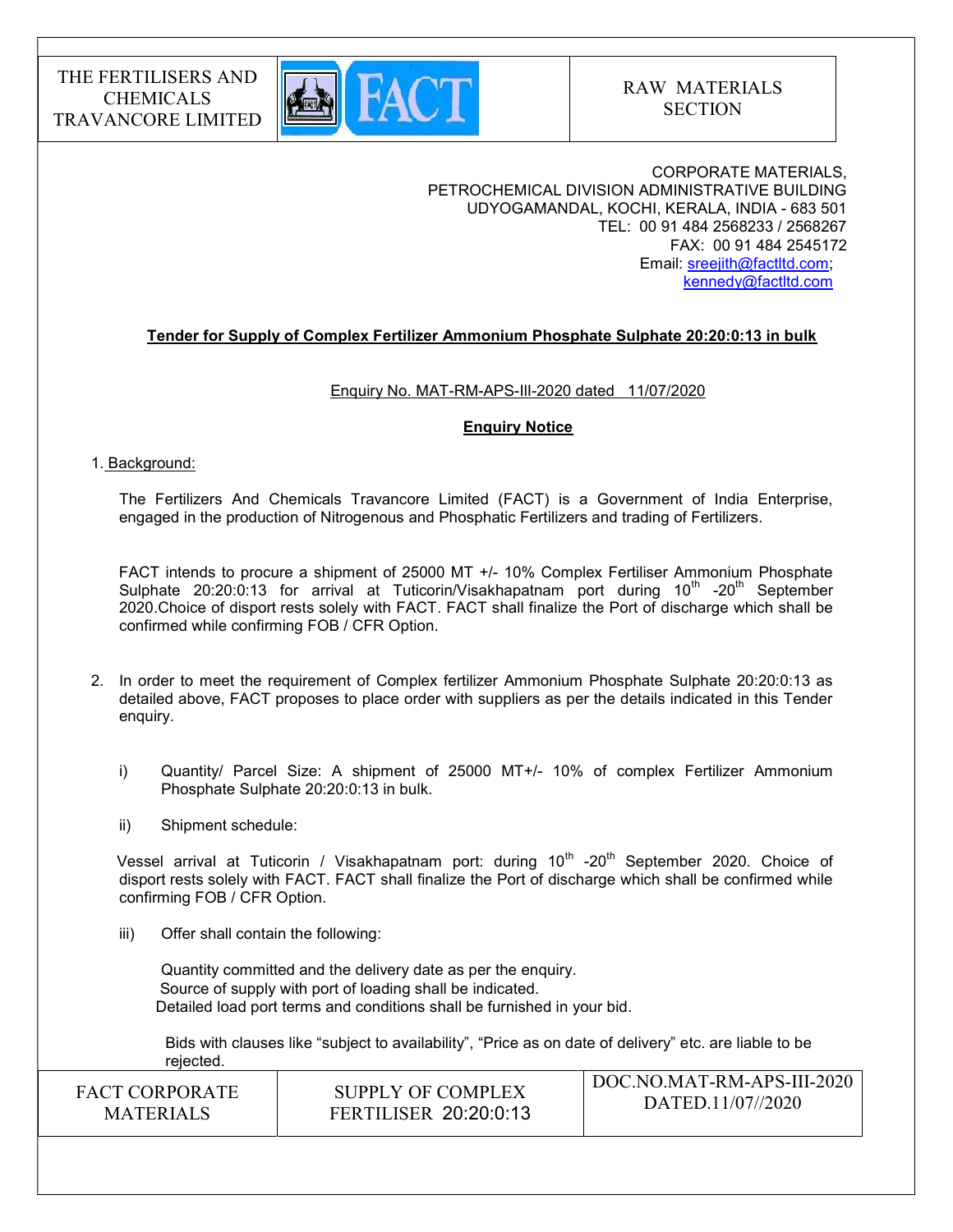

- iv) Price: Both CFR Tuticorin/Visakhapatnam and FOB load port prices on 180 days credit basis. Please note that both FOB and CFR rates are to be quoted failing which the offer is liable to be rejected. FACT shall place the Purchase Order with both FOB and CFR options and reserve the right to accept either the FOB or the CFR option.
- (v) Franchise: If any, to be indicated.
- vi) Specifications: Material supplied should conform to the specifications given in Annexure-A.
- .vii) Terms and conditions: Shall be as per Annexures attached. Please submit bid strictly in accordance with the same. Please note that we will arrange insurance .
- 3. Rate: Bidder shall quote their rates strictly in the Price Bid Format enclosed as **Annexure K**.
- 4. Validity of Offer: Offers shall be valid for a period of 15 days from the due date of tender opening and shall not be withdrawn by the party during its validity.
- 5. Earnest Money Deposit (EMD).

Bidder shall submit along with their bid Earnest Money Deposit (EMD) as detailed in Instructions to Bidders (Annexure-B). EMD shall be USD 1 PMT (USD One per MT) for the offered quantity. Bidder shall submit EMD along with their bid in the form of RTGS payment. FACT's account details to enable RTGS payment given below

The Bank Details are as follows:

STATE BANK OF INDIA COMMERCIAL BRANCH VANKARATH TOWERS PADIVATTOM COCHIN 682024

CONTACT NOS : BOBEN MATHAI : 8593070731 BRANCH LANDLINE : 0484 - 2340028/29

A/c No : 10590232386 IFSC : SBIN0004062 SWIFT : SBININBB245 TYPE : CC ACCOUNT

The EMD is exempted in the case of:

 i) Manufacturers / producers who have supplied a minimum Quantity of 22500 MT Fertilizers to PSEs/Coops, in India.

 ii) Reputed traders who have supplied a minimum Quantity of 22500 MT Fertilizers to FACT for at least two years in the last five years.

| <b>FACT CORPORATE</b> | SUPPLY OF COMPLEX            | DOC.NO.MAT-RM-APS-III-2020 |
|-----------------------|------------------------------|----------------------------|
| <b>MATERIALS</b>      | <b>FERTILISER 20:20:0:13</b> | DATED.11/07//2020          |
|                       |                              |                            |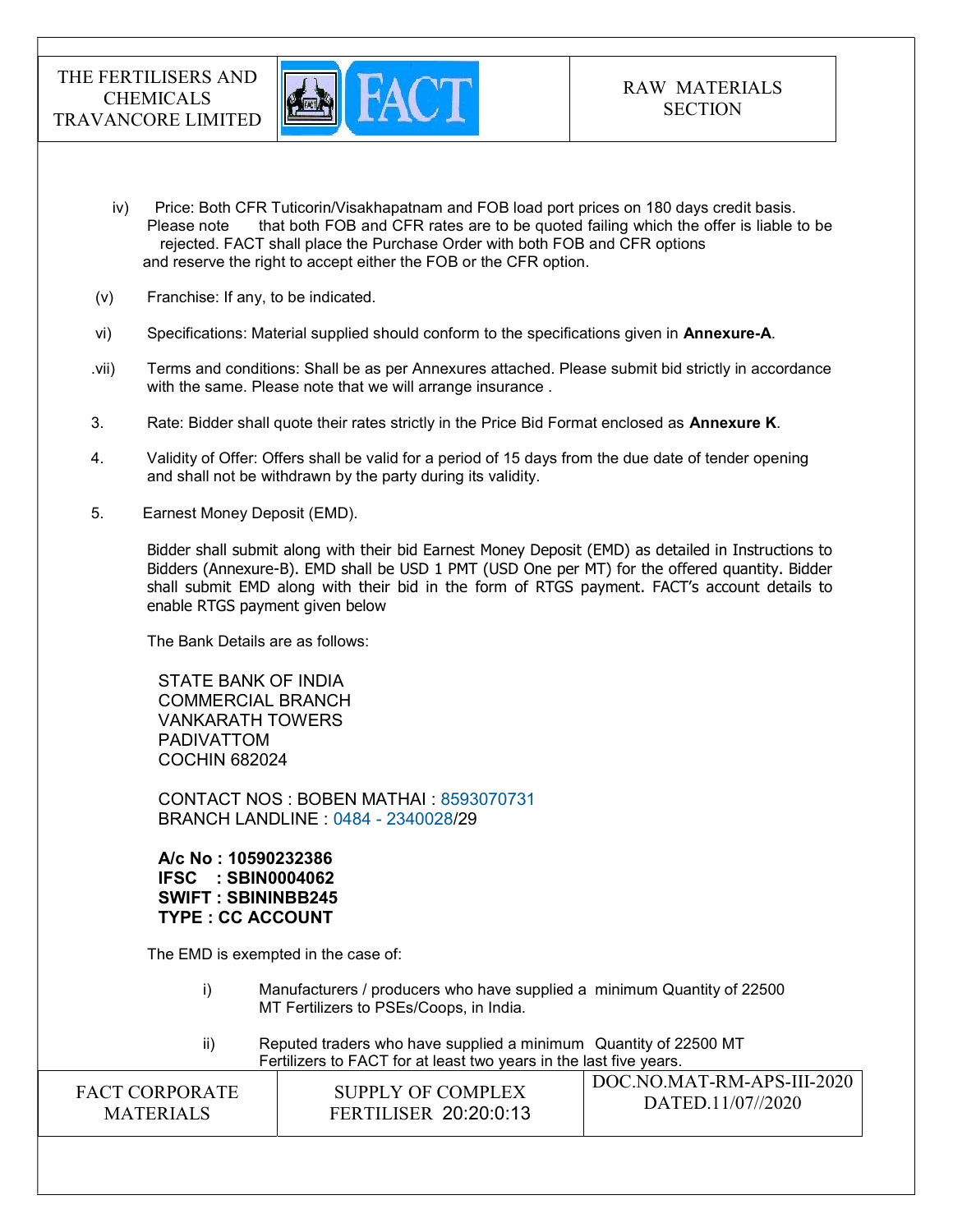

Necessary documents shall be provided to prove the exemption criteria.

6. Pre qualification Criteria:

The pre-qualification criteria will be as below:

Should have supplied to any buyer (in India or outside) at least one shipment of 25,000 MT+/- 10% any fertilizers as per Indian FCO, on CFR basis during any one of the preceding three years ending as on the date of Part- A bid opening.

The following relevant documents, duly attested by the Applicant's Authorized Signatory, shall be submitted in support of the above:

- a) Copy of Purchase Order(s)/Agreement(s)
- b) Copy of Bill(s) of Lading
- c) Copy of Invoice(s)
- d) Traders have to submit Letter(s) issued by the Fertilizer Producer's Authorized Signatory confirming to backup with respect to quality and quantity along with copy/copies of Analysis Reports showing all parameters as per FCO specifications, duly attested by the Producer's Authorized Signatory.

Notes:

 All bidders shall furnish, along with their Part A bid, Pre-qualification Questionnaire (Annexure- C and Annexure - D), duly filled, attaching all supporting documents as required therein.

7. Evaluation will be done on landed cost at Visakhapatnam /Tuticorin Port including Insurance charges, applicable port dues, customs duty etc. based on the CFR price on 180 days credit basis. Exchange Rate for conversion of CFR price will be the RBI reference rate on the date of opening of Part-A the tender. If the date of opening is a Bank holiday, the exchange rate of the previous Bank working day will be considered for evaluation. Bank charges as below will be loaded for evaluation.

Current foreign LC charges; Usance LCs below 5 crores : 0.13% p. a ; Usance LCs above 5 crores:0.18% p. a. Current Inland LC charges;0.1875 % p.a;

- 8. All vessels calling at Tuticorin/Visakhapatnam should have valid P&I and Classification certificates, which should be covered by International Group of P & I Clubs and classified with International Association of Classification Societies as stipulated by the Ministry of Shipping, Govt.of India. If not, necessary relaxation has to be taken by Vessel Owner from Ministry of Shipping, Govt. of India as per circular No.SR-12020/2/2011-MG dated 2 Aug'12 issued by Ministry of Shipping, well in advance of vessel's arrival, failing which permission will not be granted by Port for berthing of vessel.
- 9. Payment: Payment shall be on  $180<sup>th</sup>$  day from BL date by LC. LC opening charges and Bank

| <b>FACT CORPORATE</b> | SUPPLY OF COMPLEX            | DOC.NO.MAT-RM-APS-III-2020 |
|-----------------------|------------------------------|----------------------------|
| <b>MATERIALS</b>      | <b>FERTILISER 20:20:0:13</b> | DATED.11/07//2020          |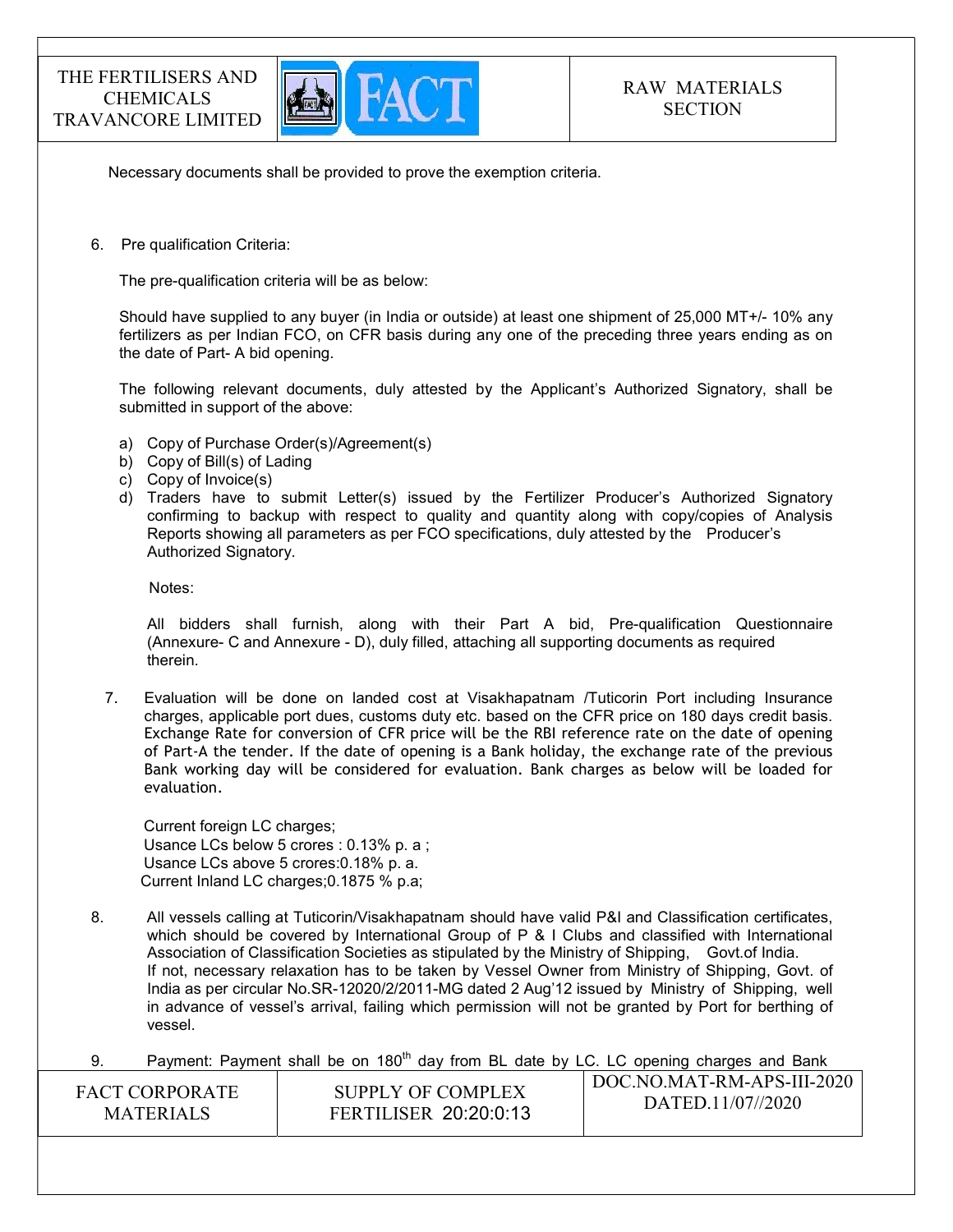

charges in India shall be to FACT's account. All charges outside India, including confirmation charges, in case confirmation is required, shall be to seller's account. Acceptance of the material shall be based on samples drawn by Central Fertilizer Quality Control Laboratory in India or nay other lab nominated by Govt.of India/respective state . The quality so determined at discharge port shall be final and binding on supplier. Weighment shall be as determined by draft survey conducted through and by independent internationally reputed surveyor/inspection agency appointed by FACT at the port of discharge. The Payment shall be based on B/L quantity or drafts survey whichever is less.

- 10. Other Terms and Conditions: All other terms and conditions shall be as detailed in the various Annexures attached along with this enquiry.
- 11. Bids shall be submitted on a two-part basis, Part A and Part B, as detailed in the Instructions to Bidders (Annexure-B).

Due date / time for submission of bids: 24/07/2020 - 1400 hrs IST.

Due date/ time for opening of Bids: 24/07/2020 - 1430 hrs IST.

 Bids shall be complete giving all the requirements as per the enquiry. Evaluation of bids shall be made based on the details given in the bid. Post-bid clarifications on price, quantity, delivery schedule, lay time, payment terms and shipment terms are unacceptable except against any post bid clarification as required by FACT. Post bid clarifications on suo-motu basis will be summarily rejected and such action by bidders will be viewed seriously.

Please submit your bid complete in all respects, within the stipulated time.

Thanking you,

Deputy General Manager (Materials) - RM For FACT Ltd, Cochin.

| Encl: |     | Annexure | A  | - Specifications of Complex fertiliser 20:20:0:13 |
|-------|-----|----------|----|---------------------------------------------------|
|       | 2.  | Annexure | B. | - Instructions to Bidders                         |
|       | 3   | Annexure | C  | - Pre-qualification Questionnaire                 |
|       | 4.  | Annexure | D  | - Details of previous supplies                    |
|       | 5.  | Annexure | E. | - Terms and Conditions for Purchase               |
|       | 6.  | Annexure | F. | - Shipping terms for FOB Contract                 |
|       | 7.  | Annexure | G  | - Shipping Terms for CFR contract                 |
|       | 8.  | Annexure | H. | - Compliance Statement                            |
|       | 9.  | Annexure | J  | - Un priced copy of Price Bid Format              |
|       | 10. | Annexure | K  | - Price Bid Format                                |
|       | 11. | Annexure | L. | - List of Banks                                   |
|       | 12. | Annexure | N. | - Proforma of Bank Guarantee in lieu of Security  |
|       |     |          |    | Deposit.                                          |
|       |     |          |    |                                                   |
|       |     |          |    |                                                   |
|       |     |          |    |                                                   |

FACT CORPORATE MATERIALS

SUPPLY OF COMPLEX FERTILISER 20:20:0:13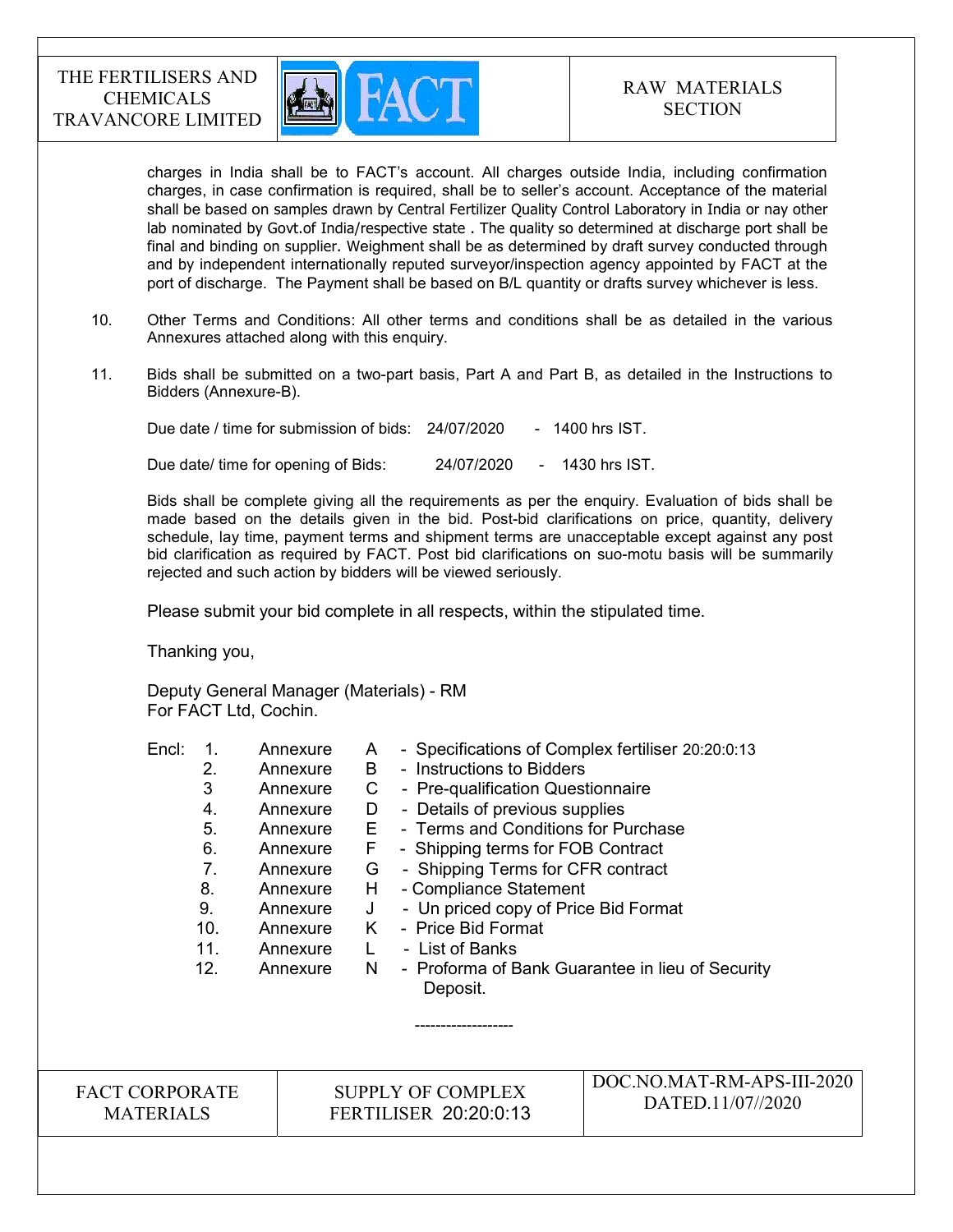

## Annexure-A

# SPECIFICATION OF AMMONIUM PHOSPHATE SULPHATE (20:20:0:13)

Complex Fertiliser Ammonium Phosphate Sulphate 20:20:0:13 in loose bulk confirming to Indian FCO

| 1. Moisture per cent by weight, maximum                                | 1.0  |
|------------------------------------------------------------------------|------|
| 2. Total Nitrogen (ammonical +urea) per cent by weight, minimum        | 20.0 |
| 3. Ammonical nitrogen per cent by weight, minimum                      | 18.0 |
| 4. Available phosphorus (as $P_2O_5$ ) per cent by weight, minimum     | 20.0 |
| 5. Water soluble phosphorus (as $P_2O_5$ ) per cent by weight, minimum | 17.0 |
| 6. Sulphate Sulphur (as S) percent by weight, minimum                  | 13.0 |
|                                                                        |      |

7. Particle size-Minimum 90 per cent of the material shall be retained between 1mm and 4mm IS sieve.

-------------------------------------------------------------------------------------------------------------------------

FACT CORPORATE MATERIALS

THE FERTILISERS AND CHEMICALS TRAVANCORE LIMITED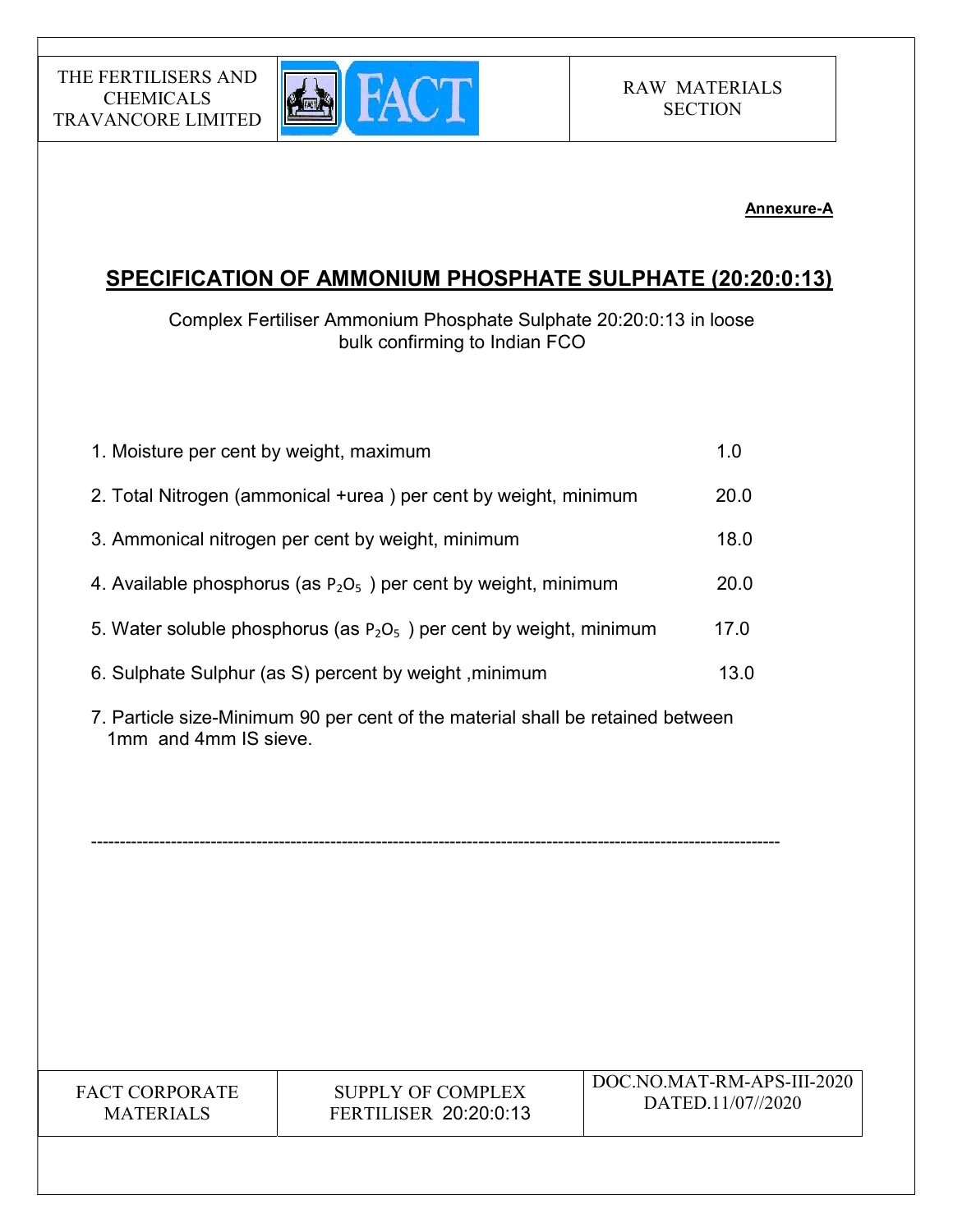

## Annexure B

### INSTRUCTIONS TO BIDDERS

1. Definitions:

FACT: Shall mean The Fertilisers and Chemicals Travancore Limited, having registered office at Udyogamandal, Cochin, Kerala and its various Divisions. This enquiry is sent by Corporate Materials, FACT - Head Office, Udyogamandal.

Bidder: Shall mean the firm/manufacturer/trader/individual who submits bid in response to this enquiry.

Seller: Shall mean the firm/manufacturer/trader/individual on whom FACT places the Purchase Order.

Contract value: Total all-inclusive price for the order quantity.

- 2. Bidders shall study carefully the Enquiry Notice, Instructions to Bidders and all Terms and Conditions attached along with this enquiry. All conditions set out therein shall be binding on the bidders unless conflicting with any conditions expressly stated by FACT, while accepting any bid in the event of such acceptance.
- 3. Earnest Money Deposit (EMD):

Bidder shall submit along with their bid Earnest Money Deposit (EMD) as detailed below:

EMD shall be USD 1 PMT (USD One Per MT) for the offered quantity. Bidder shall submit EMD along with their bid in the form of RTGS payment

STATE BANK OF INDIA COMMERCIAL BRANCH VANKARATH TOWERS PADIVATTOM COCHIN 682024

CONTACT NOS : BOBEN MATHAI : 8593070731 BRANCH LANDLINE : 0484 - 2340028/29

A/c No : 10590232386 IFSC : SBIN0004062 SWIFT : SBININBB245 TYPE : CC ACCOUNT

| <b>FACT CORPORATE</b> | SUPPLY OF COMPLEX            | DOC.NO.MAT-RM-APS-III-2020 |
|-----------------------|------------------------------|----------------------------|
| <b>MATERIALS</b>      | <b>FERTILISER 20:20:0:13</b> | DATED.11/07//2020          |
|                       |                              |                            |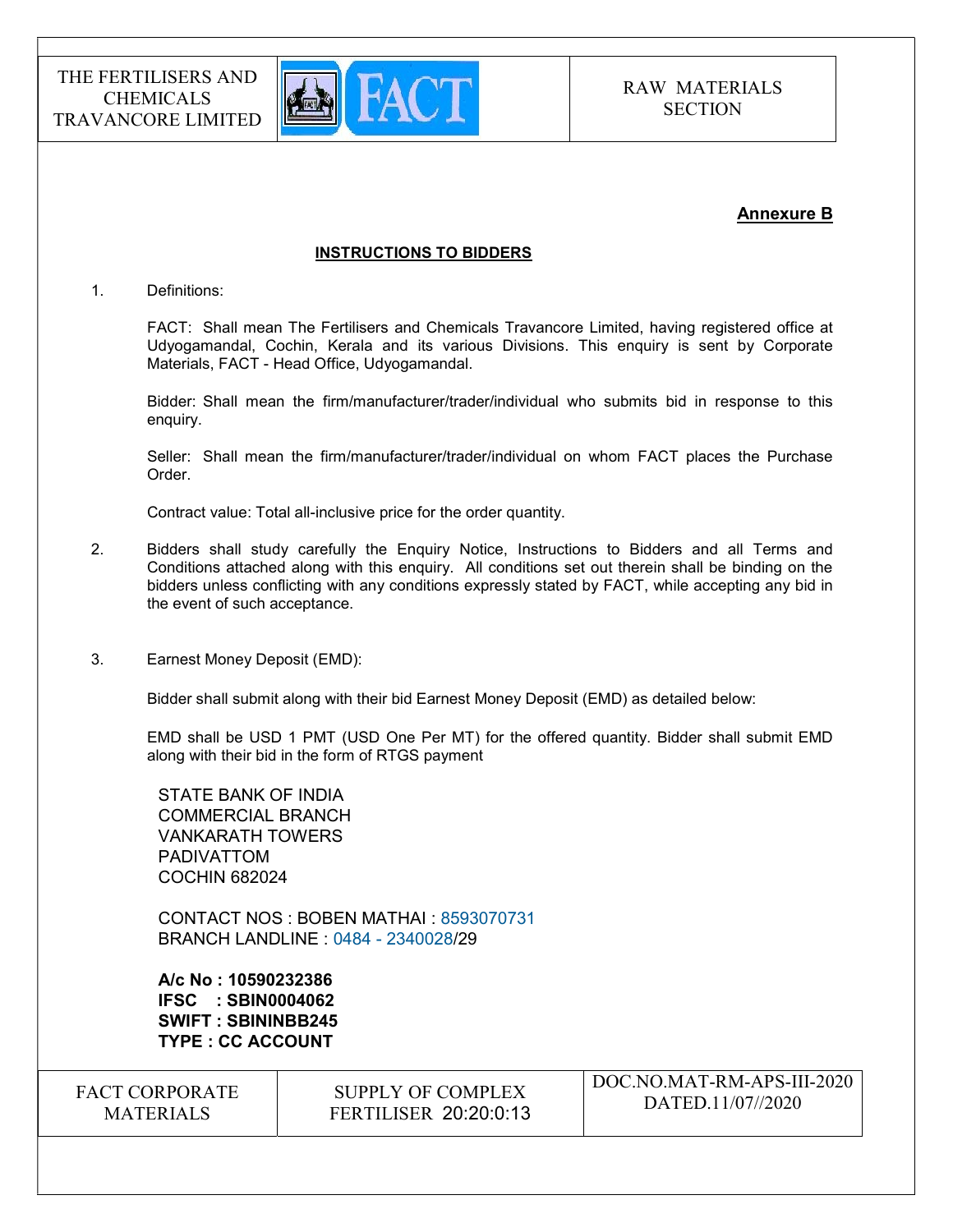

The RTGS remittance towards EMD has to be made and UTR Number informed to us by email/fax prior to the due date/time for submission of bid.

Bids without EMD are liable to be rejected.

EMD shall not carry any interest. In case the bidder who is awarded the contract so desire to adjust the EMD against Security Deposit, the same may be allowed by FACT, based on written request. EMD of the unsuccessful bidders shall be refunded after award of the contract(s).

The EMD is exempted in the case of:

- i) Manufacturers / producers who have supplied a minimum Quantity of 22500 MT Fertilizers to PSEs/Coops, in India.
- ii) Reputed traders who have supplied a minimum Quantity of 22500 MT Fertilizers to FACT for at least two years in the last five years.

Necessary documents shall be provided to prove the exemption criteria.

4. Submission /opening of bids:

Bids shall be submitted on a two-part basis, Part A and Part B, as detailed in the Instructions to Bidders vide Annexure - B.

Part A bid shall be the Pre-qualification cum Techno-commercial bid and shall consist of the following:

- 1. Annexure A Specifications of complex fertilizer 20:20:0:13 2. Annexure B - Instructions to Bidders 3 Annexure C - Pre-qualification Questionnaire 4. Annexure D - Details of previous supplies 5. Annexure E - Terms and Conditions for Purchase 6. Annexure F - Shipping terms for FOB Contract 7. Annexure G - Shipping terms for CFR contract 8. Annexure H - Compliance Statement 9. Annexure J - Un-priced copy of Price bid
- 10. Earnest Money Deposit (EMD) by way of RTGS Payment.

Annexures A to J shall be signed and sealed by the Authorized Signatory of the bidder on all pages. Annexures C and D shall be filled in with all the required details and all supporting documents as required therein shall be attached as part of this document.

Annexure-H shall indicate deviations, if any, in the terms of the enquiry documents (Enquiry Notice and all Annexures) as offered by them, referring the relevant Annexures/clauses.

FACT CORPORATE **MATERIALS** SUPPLY OF COMPLEX FERTILISER 20:20:0:13 DOC.NO.MAT-RM-APS-III-2020 DATED.11/07//2020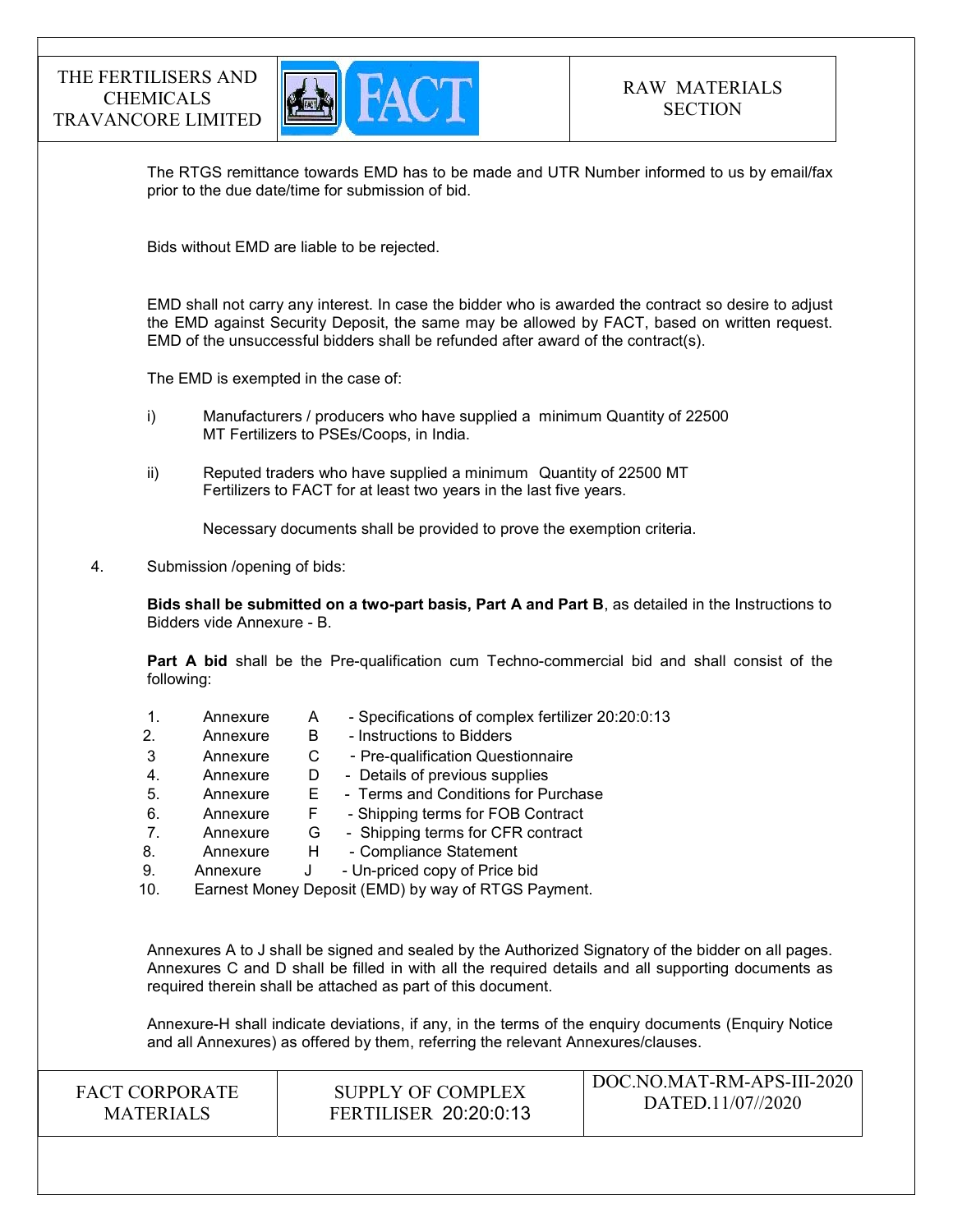

Bidder shall indicate in the un-priced copy of the Price Bid Format (Annexure J) whether quoted/ not quoted against each item. Bidder shall not indicate rates in the un-priced copy of Annexure J.

Part B bid shall be the Price bid. Bidders are required to quote their rates strictly in the Price Bid format enclosed as Annexure K.

 All tender documents shall be in English language. All other information shall also be supplied by the tenderer in English language. All quoted prices shall be indicated by tenderer both in figures and words and where there is difference between quoted in figures and quoted in words, the prices quoted in words shall prevail.

Part A bid consisting of Annexures A to J above and the EMD shall be enclosed in an envelope and sealed and shall superscribe the enquiry No., Name of the bidder and indicate as Part A bid.

Part B bid (Annexure-K), duly signed by the bidder and affixed with bidder's seal, shall be enclosed in another envelope and sealed, which shall also superscribe the enquiry No and Name of bidder and indicate as Part B Bid.

The envelopes containing Part A bid and Part B bid as above shall be enclosed and sealed in another envelope, also superscribing the enquiry No and Name of the bidder.

The sealed envelope containing Part A and Part B bids as above shall be addressed and submitted to the Assistant Officer (Administration), Central Bid Registration Cell, PD Administration Building, FACT Ltd., Udyogamandal, Cochin - 683 501 not later than the time stipulated in the enquiry. Delayed/late bids are liable to be rejected. Even though this enquiry stipulates two part bid , offers sent by e-mail shall be considered as a special case. Email shall be sent separately as per below ;

### PART A-Technical bid shall be sent sreejith@factltd.com/ kennedy@factltd.com

### PART B-Price bid shall only be sent to aps3@factltd.com.

The following officer in Administration Department are authorized to receive bids.

1) Ms. Ancy Mathew.-Officer (Admin).

Due date and time for submission of bids: 24/07/2020, 1400 hrs IST.

Bids shall be opened at the Administrative Office, FACT Petrochemical Division, Udyogamandal in the presence of bidders or their authorized representatives who may be present. Bidder's representatives attending the bid opening shall bring with them the authorization from the bidder.

Due date/Time for opening of Bids: 24/07/2020 1430 hrs IST.

5. Validity of Bid: Bid shall be valid at least till 1800 hrs IST on 08/08/2020.

The original bid shall not be withdrawn within the validity period even if negotiations are done or counter offer made by us

| <b>FACT CORPORATE</b> | SUPPLY OF COMPLEX            | DOC.NO.MAT-RM-APS-III-2020 |
|-----------------------|------------------------------|----------------------------|
| <b>MATERIALS</b>      | <b>FERTILISER 20:20:0:13</b> | DATED.11/07//2020          |
|                       |                              |                            |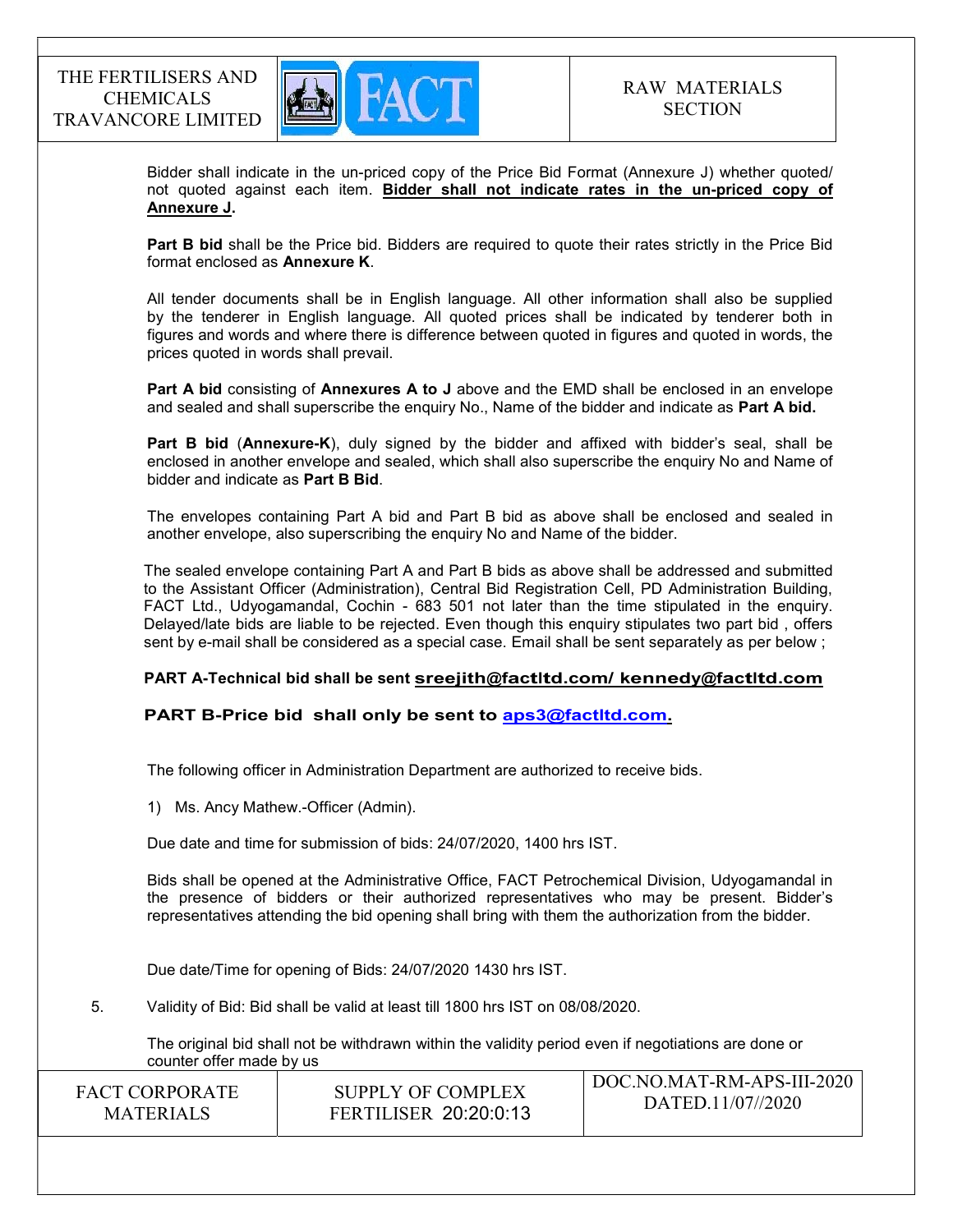

- 6. Bids shall be complete giving all the requirements as per the enquiry. Evaluation of bids shall be made based on the details given in the bid. Post-bid clarifications on price, quantity, delivery schedule, lay time, payment terms and shipment terms are unacceptable except against any post bid clarification as required by FACT. Post bid clarifications on suo-motu basis will be summarily rejected and such action by bidders will be viewed seriously.
- 7. The bids shall be neatly written in ink/typed with pages consecutively numbered and shall be signed on all pages. Bids shall be free from over writing and all corrections shall be duly attested by the bidder. All rates shall be filled in figures and words. If there is any difference between the amount given in figures and words, the lower of the two shall be considered.
- 8. The bid shall be signed by authorized persons only.

---------------------

- 9. FACT is not bound to accept the lowest bid and reserves the right to reject any or all the bids without assigning any reason(s) whatsoever. FACT also reserves the right to place order/ orders on one or more bidders or cancel this enquiry.
- 10. FACT reserves the right to extend without giving any reason(s) the closing date/time of the enquiry.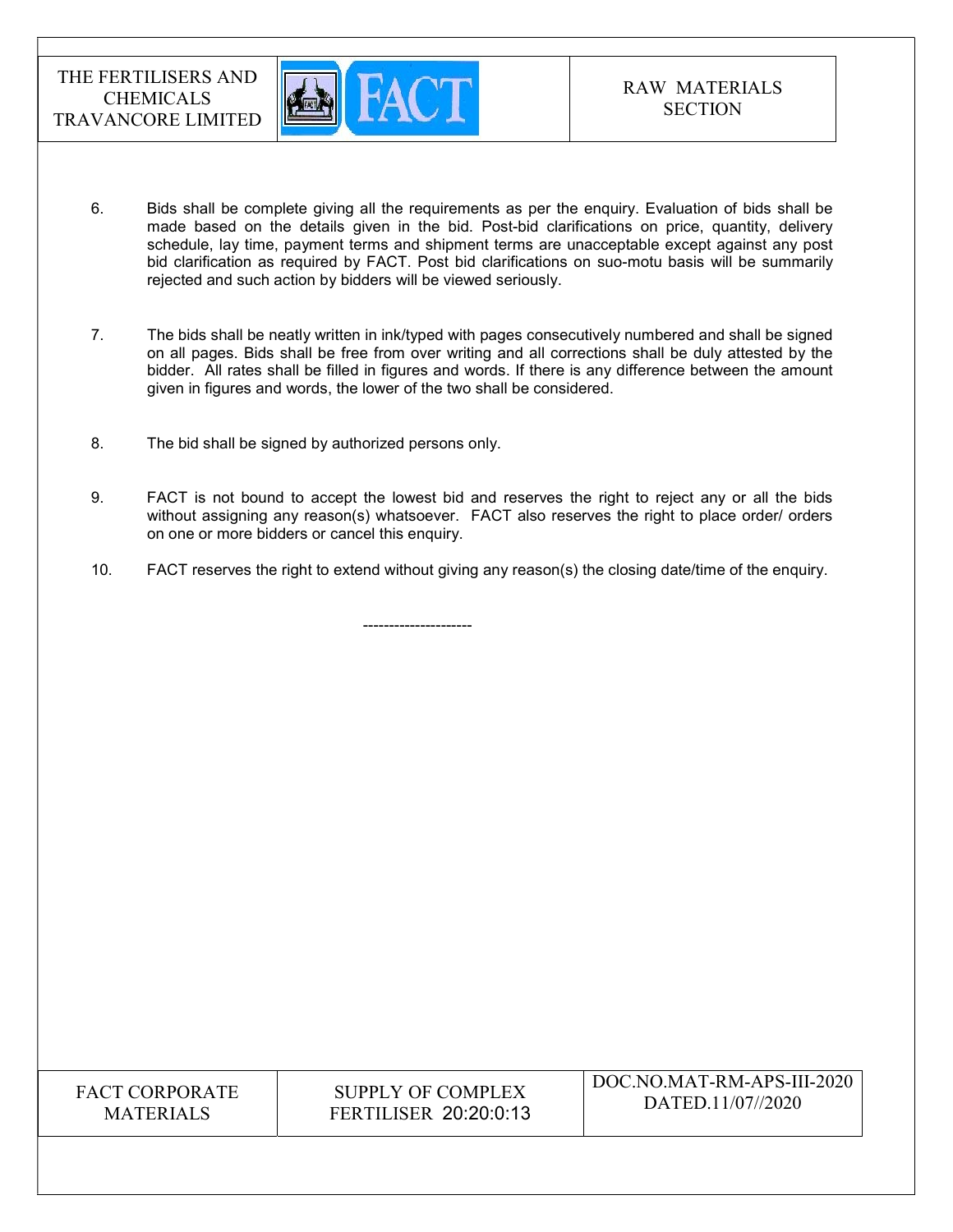

## Annexure C

## QUESTIONNAIRE FOR PRE-QUALIFICATION OF VENDORS FOR SUPPLY OF AMMONIUM PHOSPHATE SULPHATE COMPLEX FERTILIZER 20:20:0:13

|       |                                           | Description                                       | To be filled in by vendor                       |
|-------|-------------------------------------------|---------------------------------------------------|-------------------------------------------------|
| 1.1.0 | Name of the vendor                        |                                                   |                                                 |
| 1.2.0 | Full address with PIN code                |                                                   |                                                 |
| 1.3.0 | <b>Telephone Numbers</b>                  |                                                   |                                                 |
| 1.4.0 | E-mail ID                                 |                                                   |                                                 |
| 1.5.0 | <b>Fax Numbers</b>                        |                                                   |                                                 |
| 1.6.0 | Contact Person(s)                         |                                                   |                                                 |
| 2.0.0 | <b>Company Particulars:</b>               |                                                   |                                                 |
| 2.1.0 | Constitution                              |                                                   |                                                 |
| 2.2.0 |                                           | Country in which company is registered            |                                                 |
| 2.3.0 |                                           | Areas of activity including chartering of vessels |                                                 |
| 2.4.0 | Name and address of Bankers               |                                                   |                                                 |
| 2.5.0 | Financial data:                           |                                                   |                                                 |
| 2.5.1 | Sales turn-over for the last three years  |                                                   |                                                 |
| 2.5.2 | Profit after tax for the last three years |                                                   |                                                 |
| 2.5.3 | for the last three years                  | Copy of Audited Balance Sheet/Annual Report       | (Documents to be enclosed)                      |
| 3.0.0 | <b>Sourcing particulars:</b>              |                                                   |                                                 |
| 3.1.0 | <b>Whether Producer/ Trader</b>           |                                                   |                                                 |
| 3.2.0 | If Producer:                              |                                                   |                                                 |
| 3.2.1 | Location of Producer                      |                                                   |                                                 |
| 3.2.2 | Fertiliser.                               | Annual Production Capacity for NP complex         |                                                 |
|       |                                           |                                                   |                                                 |
|       | <b>FACT CORPORATE</b><br><b>MATERIALS</b> | <b>SUPPLY OF COMPLEX</b><br>FERTILISER 20:20:0:13 | DOC.NO.MAT-RM-APS-III-2020<br>DATED.11/07//2020 |
|       |                                           |                                                   |                                                 |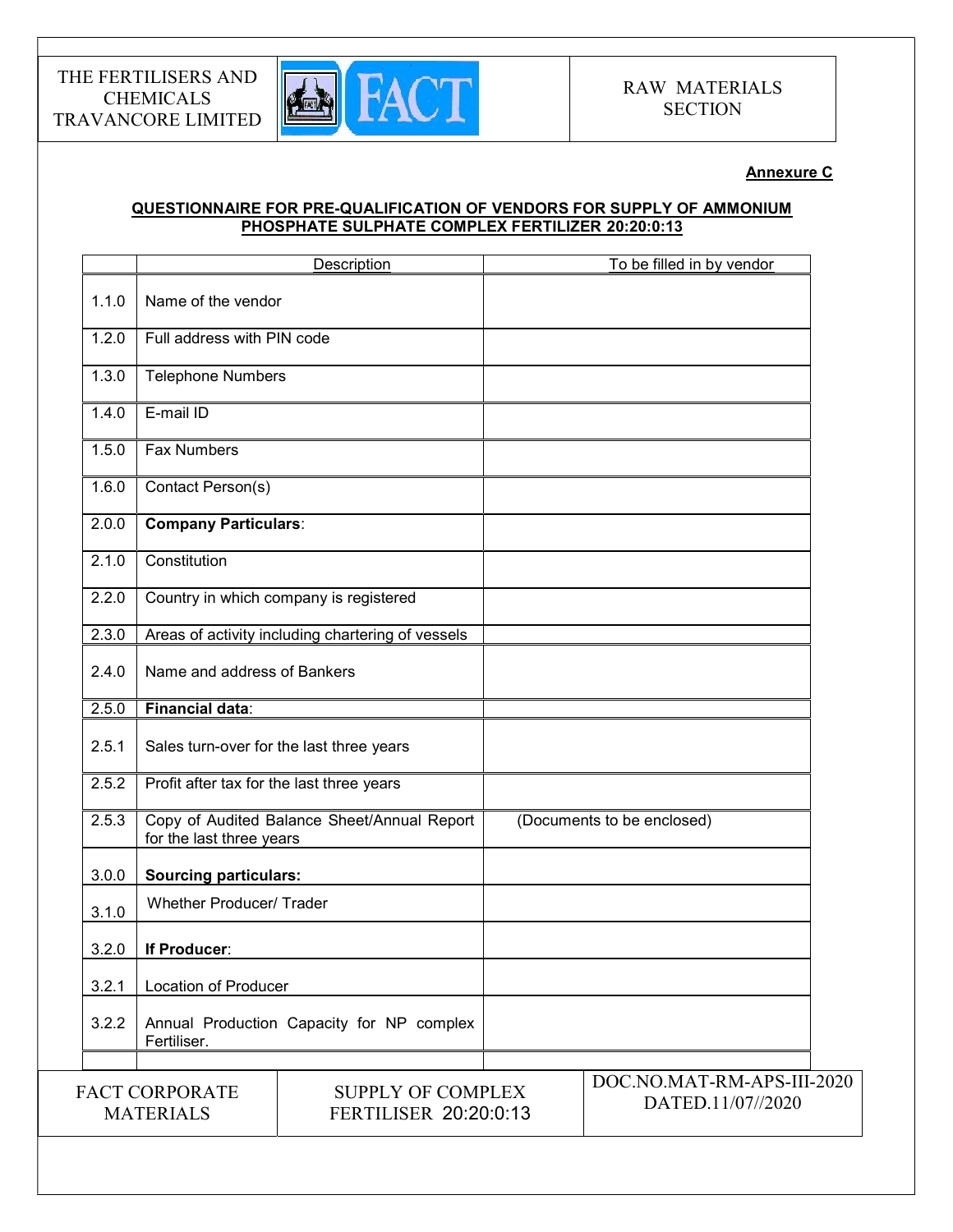

| 3.2.3 | <b>Typical Analysis Report of Ammonium</b><br>by us as given.                                             | Phosphate Sulphate 20:20:0:13 duly attested<br>by the Applicant's Authorized Signatory<br>showing parameters of specification required          | (Document to be enclosed)                                                                  |
|-------|-----------------------------------------------------------------------------------------------------------|-------------------------------------------------------------------------------------------------------------------------------------------------|--------------------------------------------------------------------------------------------|
| 3.3.0 | If Trader:                                                                                                |                                                                                                                                                 |                                                                                            |
| 3.3.1 | proposed to be sourced                                                                                    | Name and address of producer from where<br>ammonium phosphate sulphate 20:20:0:13 is                                                            |                                                                                            |
| 3.3.2 | 20:20:0:13 stated above                                                                                   | Annual production capacity of complex fertiliser                                                                                                |                                                                                            |
| 3.3.3 |                                                                                                           | Letter(s) issued by the complex fertiliser<br>Producer's authorized signatory confirming to<br>backup with respect to quality and quantity      | (Document to be enclosed)                                                                  |
| 3.3.4 | Typical<br>Analysis<br>Phosphate Sulphate 20:20:0:13<br>FCO, duly attested by the<br>authorized signatory | Report of Ammonium<br>produced<br>showing parameters of specification as per<br>producer's                                                      | (Documents to be enclosed)                                                                 |
| 4.0.0 | Loading Port(s) details:                                                                                  |                                                                                                                                                 |                                                                                            |
| 4.1.0 | Name(s) of the loading port(s)                                                                            |                                                                                                                                                 |                                                                                            |
| 4.2.0 | Loading rate(s) of the port(s)                                                                            |                                                                                                                                                 |                                                                                            |
| 4.3.0 | Sailing<br>time from<br>Tuticorin/Visakhapatnam                                                           | port of<br>loading<br>to                                                                                                                        |                                                                                            |
| 5.0.0 | load port                                                                                                 | Third party inspection agency/ agencies to be<br>involved for certifying quality and quantity at                                                |                                                                                            |
| 6.0.0 |                                                                                                           | Documentary evidence for sale of Fertilizer in<br>India/abroad for the last three years as on the<br>date of Application for Pre-qualification. | (Details to be given as per Annexure-D and<br>documents indicated therein to be enclosed). |
| 7.0.0 | the Indian agent:                                                                                         | In case the applicant proposes to operate<br>through his Indian agent or if the applicant is                                                    |                                                                                            |
| 7.1.0 | Indian Agent's Registration Number                                                                        |                                                                                                                                                 |                                                                                            |
|       | <b>FACT CORPORATE</b><br><b>MATERIALS</b>                                                                 | <b>SUPPLY OF COMPLEX</b><br><b>FERTILISER 20:20:0:13</b>                                                                                        | DOC.NO.MAT-RM-APS-III-2020<br>DATED.11/07//2020                                            |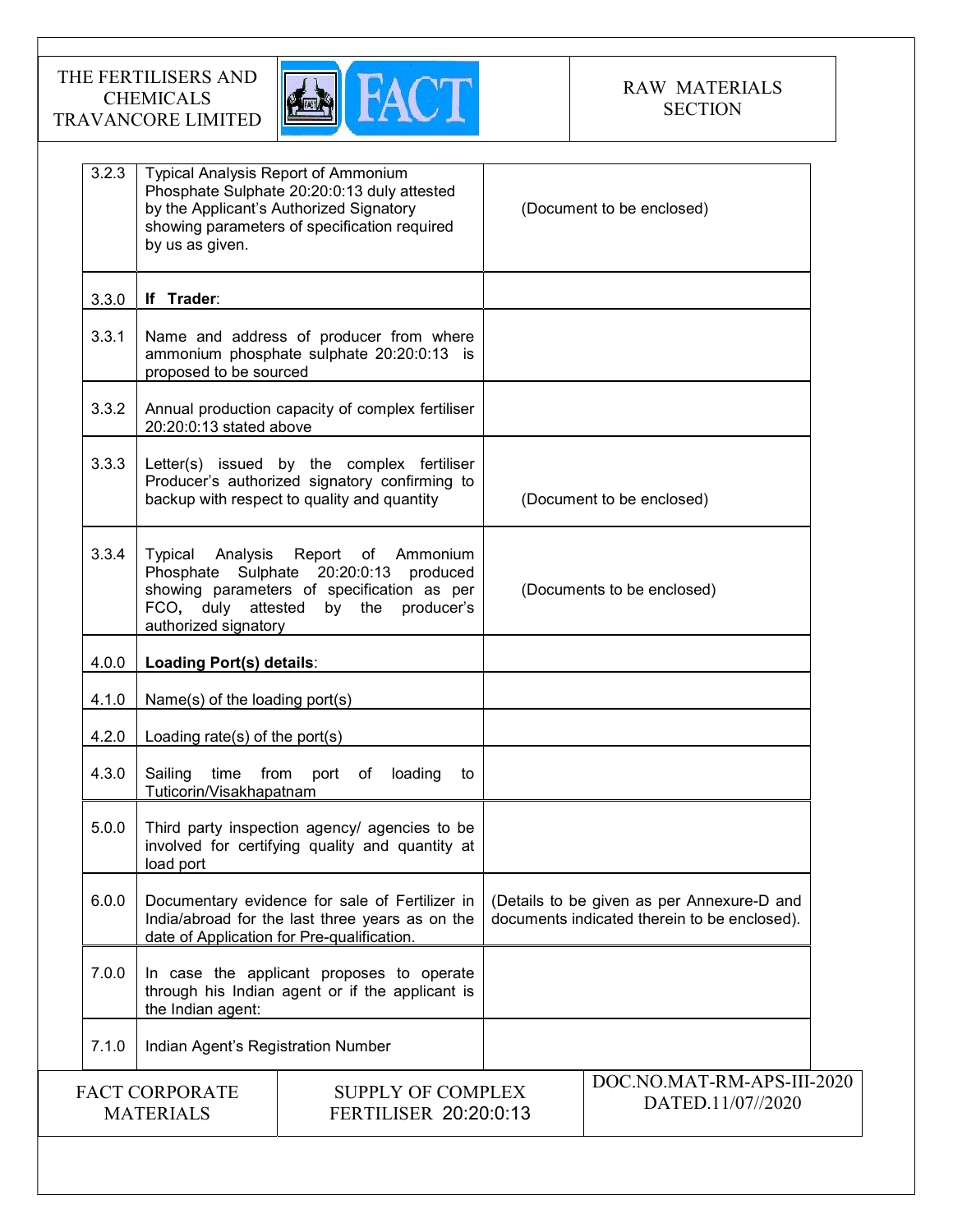

| 7.2.0          | Permanent Income Tax Account Number         |             |                           |           |
|----------------|---------------------------------------------|-------------|---------------------------|-----------|
| 7.3.0          | <b>GST Registration details</b>             |             |                           |           |
| 7.4.0          | Nature of commission/remuneration           |             |                           |           |
| 7.5.0          | Copy of Terms and Conditions of appointment |             | (Document to be enclosed) |           |
| 8.0.0          | <b>Details of Authorized Signatories:</b>   |             |                           |           |
|                | Name                                        | Designation |                           | Signature |
| 1              |                                             |             |                           |           |
| $\overline{2}$ |                                             |             |                           |           |
| 3              |                                             |             |                           |           |

### 9.0.0 Any other details:

Place

**Signature** 

Date

Name

Designation(Authorised (Authorised Signatory)

Seal

## Notes:

- 1.0 All requisite information shall be given in the format with reference to the item specified. Where space is insufficient, additional pages may be added with reference to the related paragraph.
- 2.0 Wherever enclosures are specified in the questionnaire, the same shall be enclosed.
- 3.0 Annexure D duly completed also shall be enclosed.
- 4.0 FACT reserves the right to verify any of the statements enclosed along with the Application for Prequalification. Any additional information/ documents required shall also be furnished. False statement shall disqualify the Applicant.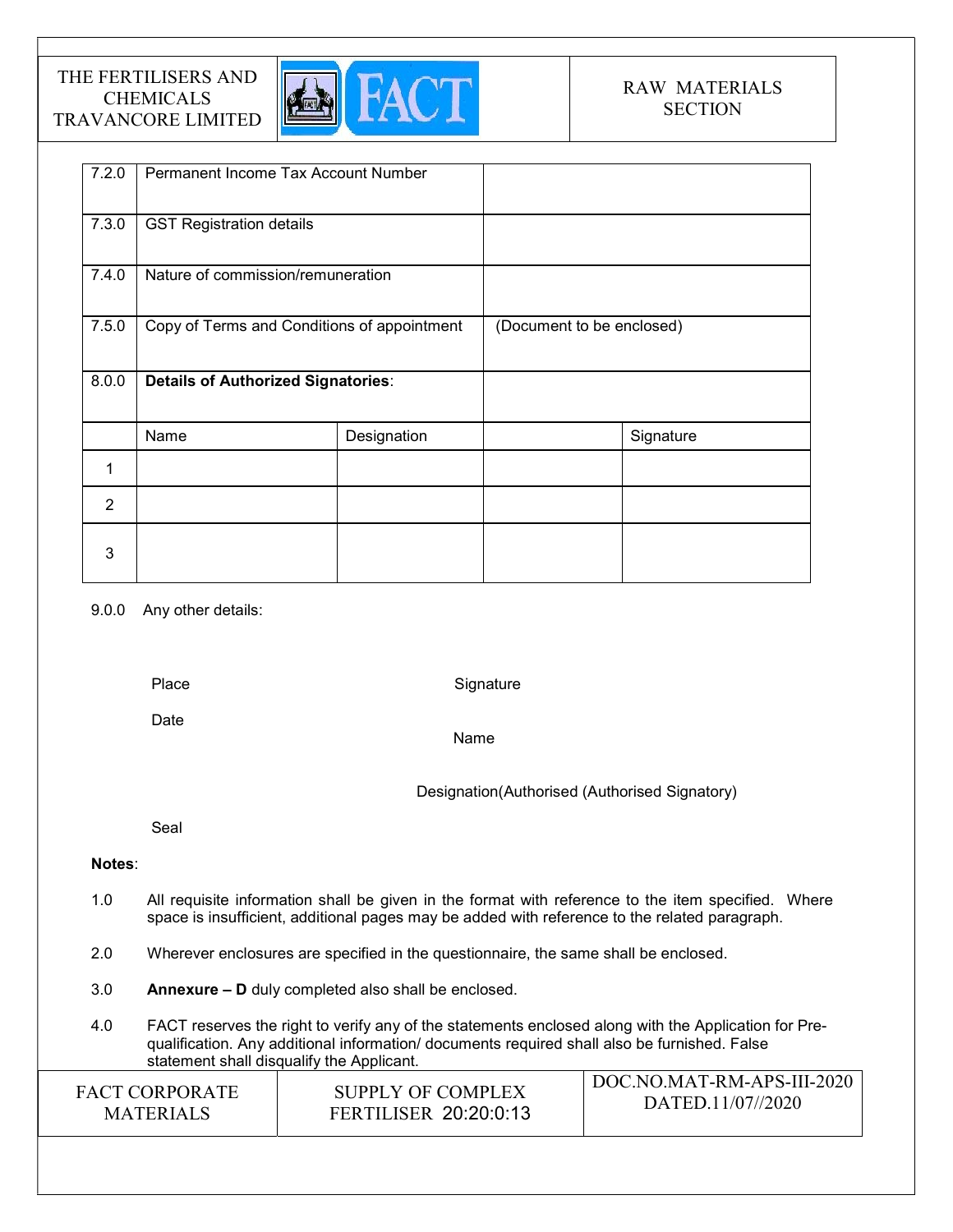

## Annexure –D

#### DETAILS OF SUPPLIES:

Details of supplies of Fertilizers in bulk as per the pre-qualification criteria specified during the last three years as on the date of submission of Part-A Bid.

| Year | Purchase Order<br>No./Date | Description of<br>Material | Quantity as per<br>Purchase Order | Client | Source / Port<br>of Loading | Date and Quantity<br>as per Invoice | Port of<br>Discharge |  |
|------|----------------------------|----------------------------|-----------------------------------|--------|-----------------------------|-------------------------------------|----------------------|--|
|      |                            |                            |                                   |        |                             |                                     |                      |  |
| 2017 |                            |                            |                                   |        |                             |                                     |                      |  |
|      |                            |                            |                                   |        |                             |                                     |                      |  |
|      |                            |                            |                                   |        |                             |                                     |                      |  |
| 2018 |                            |                            |                                   |        |                             |                                     |                      |  |
|      |                            |                            |                                   |        |                             |                                     |                      |  |
|      |                            |                            |                                   |        |                             |                                     |                      |  |
| 2019 |                            |                            |                                   |        |                             |                                     |                      |  |
|      |                            |                            |                                   |        |                             |                                     |                      |  |
|      |                            |                            |                                   |        |                             |                                     |                      |  |
| 2020 |                            |                            |                                   |        |                             |                                     |                      |  |
|      |                            |                            |                                   |        |                             |                                     |                      |  |
|      |                            |                            |                                   |        |                             |                                     |                      |  |
|      |                            |                            |                                   |        |                             |                                     |                      |  |

Note: Major orders executed for any Fertiliser/Public Sector Companies in India shall also be included.

Place

Name

Date

**Signature** 

Seal

Designation (Authorized Signatory)

FACT CORPORATE MATERIALS

SUPPLY OF COMPLEX FERTILISER 20:20:0:13

DOC.NO.MAT-RM-APS-III-2020 DATED.11/07//2020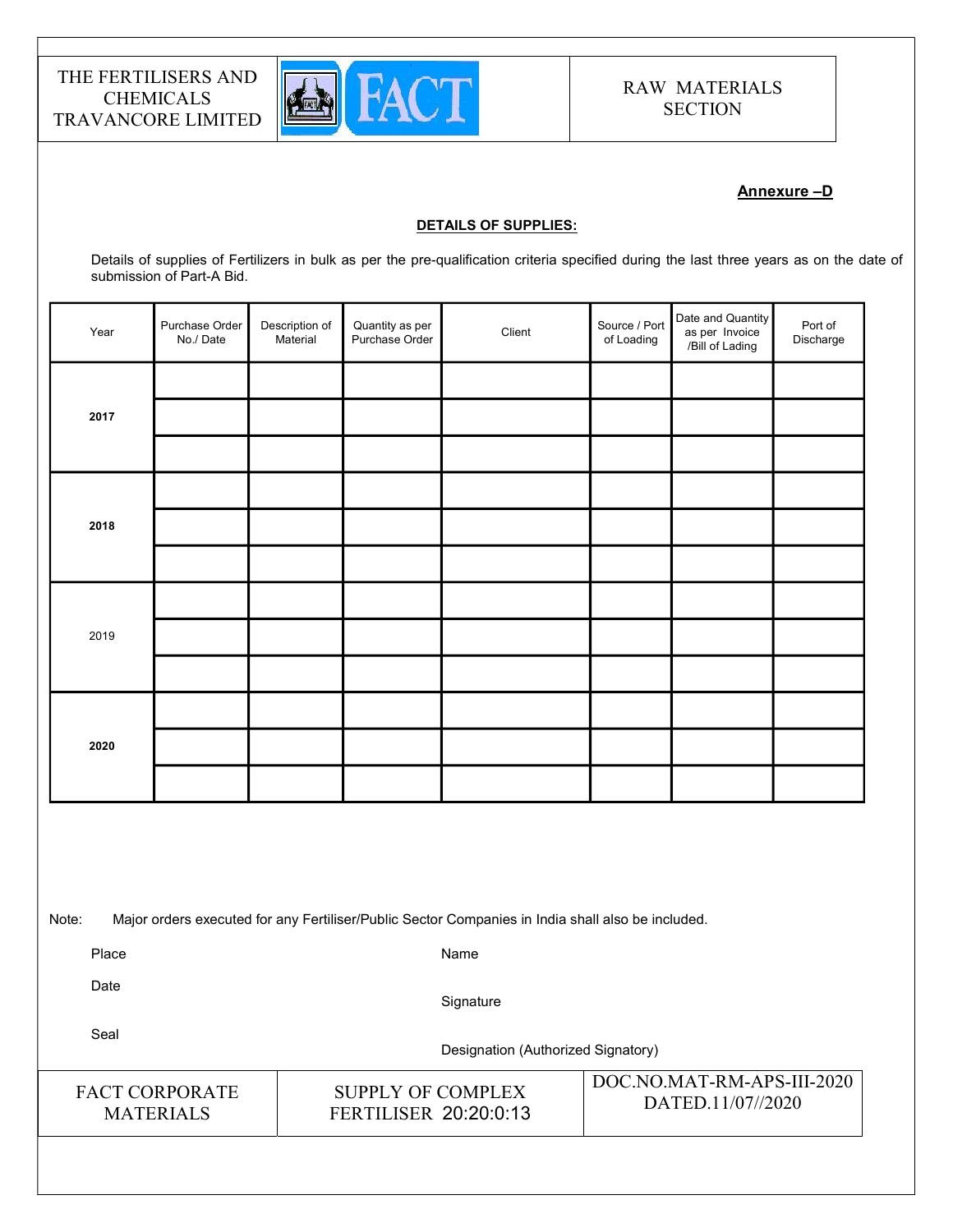

#### Check List of Documents to be enclosed along with Annexure C:

#### In the case of Producer :

- 1. Copy of Purchase Order(s)/Agreement(s) in support of Data furnished vide Annexure- C.
- 2. Copy of Invoice(s) and Bill(s) of Lading for the supplies made in respect of the above.
- 3. Copy of Typical Analysis Report of Fertilizer produced, showing parameters of specification as given in FCO.
- 4. Copy of Audited Balance Sheet/Annual Report for the last three years.

All the above documents shall be duly attested by the Authorised Signatory of the Bidder.

#### In the case of Trader

- 1. Copy of Purchase Order(s)/Agreement(s) in support of Data furnished in Annexure C.
- 2. Copy of Invoice(s), Bill(s) of Lading for the supplies made in respect of the above.
- 3. Letter(s) issued by the Fertilizer Producer's Authorized Signatory, confirming to backup with respect to quality and quantity.
- 4. Copy of Typical Analysis Report of Fertilizer produced, showing parameters of specification as given in FCO duly attested by Producers Authorised Signatory.
- 5. Terms and Conditions of Appointment.
- 6. Copy of Audited Balance Sheet/Annual Report for the last three years.

All the above documents shall be duly attested by the Authorised Signatory of the Bidder.

| <b>FACT CORPORATE</b> |
|-----------------------|
| <b>MATERIALS</b>      |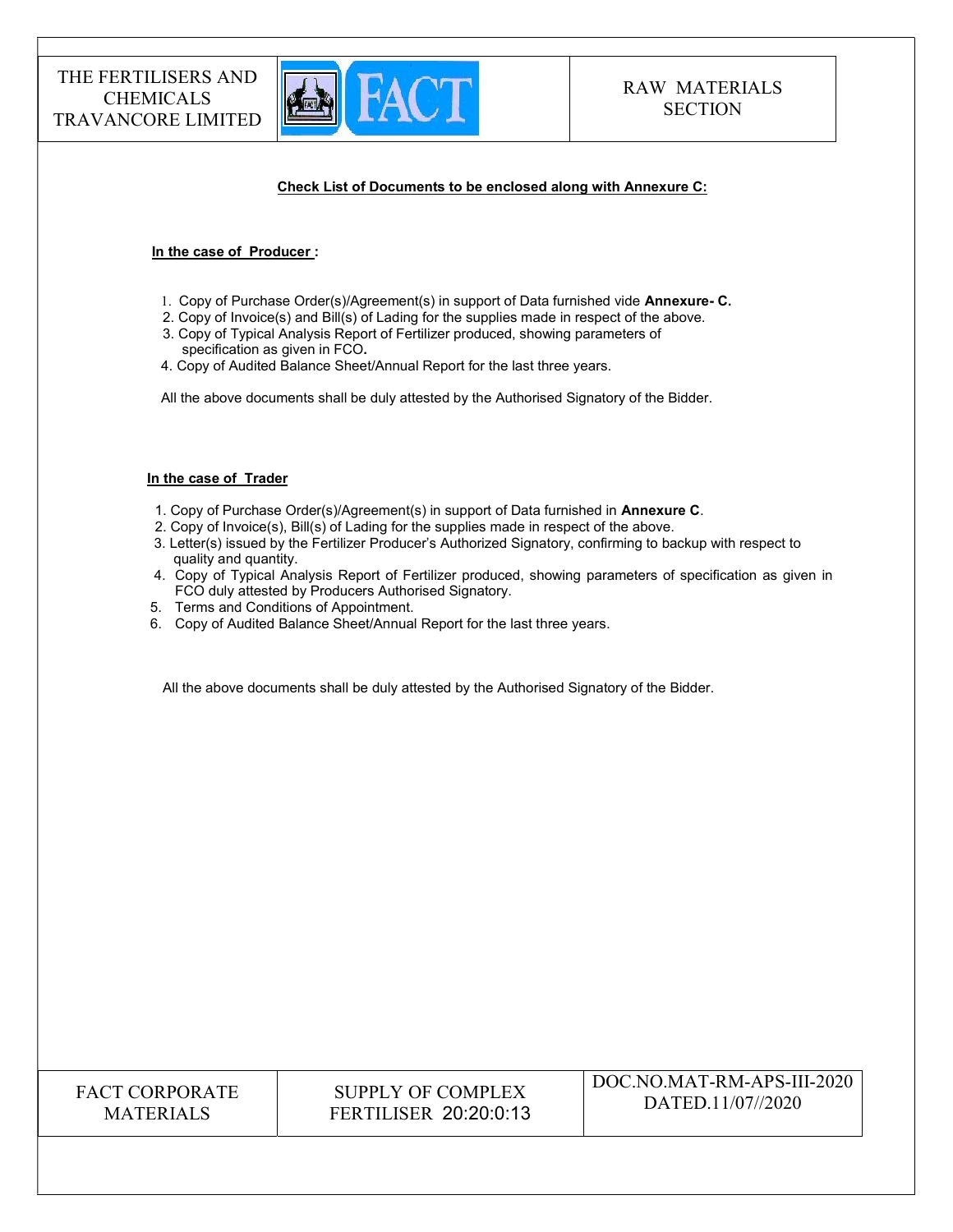

#### Annexure-E

#### TERMS AND CONDITIONS OF PURCHASE

- 1. The Purchase Order is placed with both FOB and CFR option and FACT reserves the right to exercise the FOB or the CFR option on a shipment to shipment basis including partial shipments, if so agreed by FACT. In case of FOB option, FACT shall arrange for fixing the vessel for which Seller shall allow a minimum period of three weeks after confirming the firm load port laycan along with complete load port details. If FACT is not able to nominate a suitable vessel in this period, FACT shall exercise CFR option immediately on receipt of NOC from Transchart. Seller shall then make CFR arrangements for the agreed laycan only.
- 1.1. Seller shall furnish firm laycan well in advance so that the activities required for vessel fixture by FACT or CFR arrangements by Seller are made smoothly after obtaining NOC from Transchart. The Seller shall not be absolved from his obligations under the contract, citing insufficient time for making CFR arrangements. Shipment terms for FOB contract and those for CFR contract shall be as given in Annexure F & G respectively of this Document.
- 2. Taxes and Duties:

All levies, taxes and duties in the Seller's country shall be to Seller's account and in India to FACT's account.

3. Security Deposit:

The Seller shall furnish Security Deposit at equivalent to 2% of the Total order Value within 10 days from the date of Letter of Intent by Bank Guarantee as per proforma attached. Bank Guarantee shall be kept valid for a minimum period of 6 months, with a further claim period of 6 months. Validity shall be further extended on demand as per terms of our BG proforma.

The SD is exempted in the case of: Reputed Manufacturers / producers/Traders who have supplied a minimum quantity of 22500 MT Fertilizer to FACT in the past.

- 4. Payment:
- 4.1 Payment: Payment shall be on 180<sup>th</sup> day from BL date by LC. LC opening charges and Bank charges in India shall be to FACT's account. All charges outside India, including confirmation charges, in case confirmation is required, shall be to seller's account. Acceptance of the material shall be based on samples drawn by Central Fertilizer Quality Control Laboratory in India or any other lab nominated by Govt. of India/respective state for that purpose. The quality so determined at discharge port shall be final and binding on supplier. Weighment shall be as determined by draft survey conducted through and by independent internationally reputed surveyor/inspection agency appointed by FACT at the port of discharge. The Payment shall be based on B/L quantity or drafts survey whichever is less.

FACT CORPORATE MATERIALS

SUPPLY OF COMPLEX FERTILISER 20:20:0:13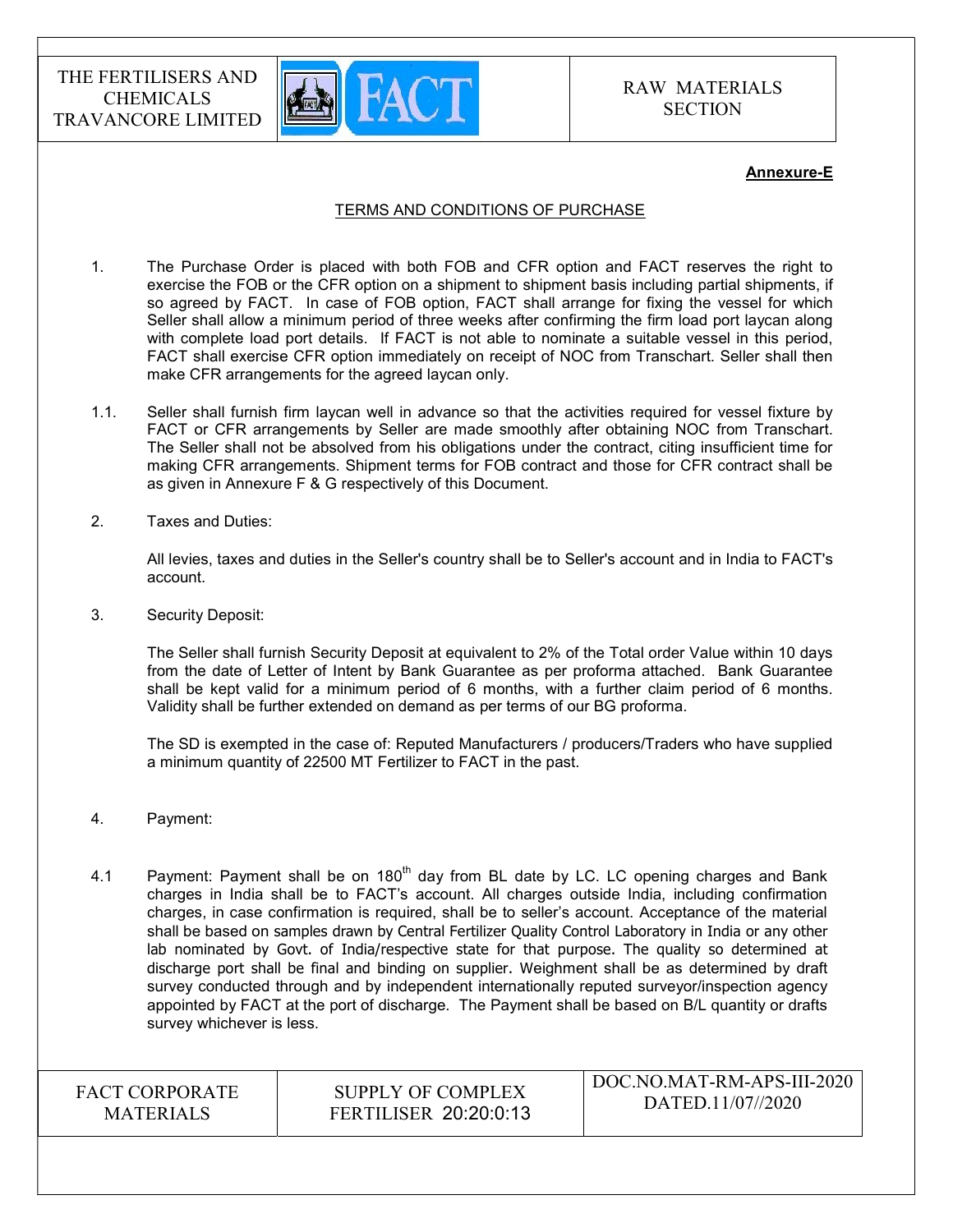

- 4.2 Indian Agent's Commission, if any, shall be deducted from the invoice and paid in Indian Rupees in India. Please see clause 16 below.
- 5. Shipping Documents:
- 5.1 Seller shall present following shipping documents for payment purpose:

a] Three original and three non-negotiable copies of clean on board bills of lading marked freight paid/payable by shipper as per Charter Party. In case of Charter Party Bills of Lading, it should bear an endorsement that all the relevant terms and conditions of the relative Charter Party are deemed to have been incorporated therein.

The B/Ls to show:

1] Import License - Free import as per Chapter 2 Para 2.1 of Foreign Trade Policy 2015 – 20. 2] Purchase Order Number

3] L/C reference, if payment is by L/C.

b] Three signed commercial invoices and three copies of the same based on the Bill of Lading quantity and surveyor's certificate of analysis. The invoice shall show the following:

1] B/L No. and date

2] Import License - Free import as per Chapter 2 Para 2.1 of Foreign Trade Policy 2015 – 20.

- 3] Purchase Order No.
- c] Certificate of origin issued by the concerned Chamber of Commerce.
- d] Certificate of weight issued by Independent Surveyor.
- e] Certificate of quality/analysis issued by independent surveyor.
- f] A certificate from the Seller stating that email has been sent to FACT's underwriters for insurance purposes.
- g] A certificate from the seller to the effect that the goods supplied is in accordance with the relative purchase order.
- h) A certificate in original from FACT for the acceptance of quantity and quality based on findings at discharge port.
- i) Stowage plan.

Note: Vendors can furnish Bank Guarantee for the entire value of order valid till the product is approved by FCO labs or any other lab nominated by Govt. of India/respective state for that purpose in which case LC condition against clause 5.1 h can be waived. Proforma for BG against the exemption of clause 5.1-h of Annexure-E is same as the Proforma for BG against security deposit as per Annexure-M.

- 5.2 In case the successful bidder is proposing to make the sale on high sea sale basis, the sale shall comply to the latest Government of India guidelines and seller shall provide all the necessary documents.
- 5.3 All documents required for payment of GST on freight shall be provided, by seller.

| <b>FACT CORPORATE</b> | SUPPLY OF COMPLEX            | DOC.NO.MAT-RM-APS-III-2020 |
|-----------------------|------------------------------|----------------------------|
| <b>MATERIALS</b>      | <b>FERTILISER 20:20:0:13</b> | DATED.11/07//2020          |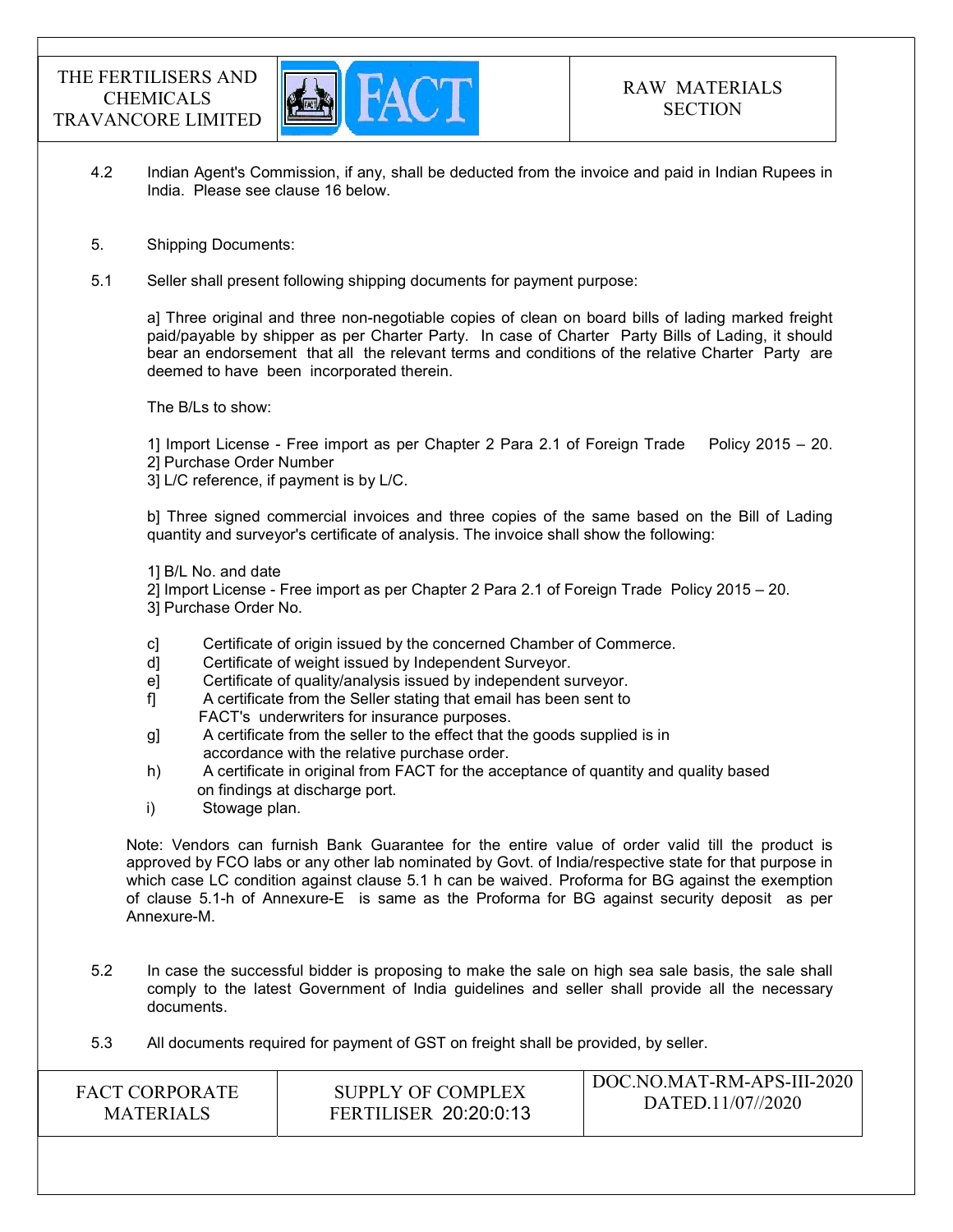:



- 5.4 All charges towards obtaining the above documents shall be to the account of Seller.
- 5.5 Routing of shipping documents shall be as follows:

 Copies of Shipping documents (B/L, Invoice etc...) shall be faxed within 2 days of loading/sailing of the vessel to:

- 1] GENEREL MANAGER [F&S], FACT MARKETING DIVISION, UDYOGAMANDAL, COCHIN - 683 501.
- 2] DEPUTY GENERAL MANAGER [FINANCE] BILLS (RM), HEAD OFFICE, FACT LTD., UDYOGAMANDAL, COCHIN, KERALA STATE, INDIA – 683 501
- 3] DEPUTY GENERAL MANAGER (MATERIALS)-RM, FACT LTD, PD ADMIN BUILDING, FACT LTD., UDYOGAMANDAL, COCHIN – 683 501
- 6. Liquidated damages:

The agreed shipment dates shall be firm and shall be treated as the essence of the contract. Any delay in effecting the shipment shall render the Seller liable for liquidated damages at the rate of 1/2% of the value of the shipment for every week or part thereof delay subject to a maximum of 2% of the value of the shipment. This value shall be either FOB or CFR as per the option exercised by FACT.

- 7. Force Majeure:
- 7.1 If at any time during the existence of this contract if either Seller or FACT is unable to perform in whole or in part any obligation under this contract because of war, hostility, civil commotions, sabotage, quarantine restrictions, Acts of God and Acts of Govt. [including but not restricted to prohibition of exports or imports], fires, floods, explosions, epidemics, strikes, embargoes, then the date of execution of contract shall be rescheduled after considering FACT's production requirements, ullage, market conditions, prices, etc.
- 7.2 Any waiver/extension of time in respect of the delivery of any installment or part of the goods occasioned due to reasons in (i) above, shall not be deemed to be waiver/extension of time in respect of the remaining deliveries.
- 7.3 If operation of such circumstances exceeds three months, each party shall have the right to refuse further performance of the contract in which case neither Seller nor FACT shall have the right to claim damages.
- DOC.NO.MAT-RM-APS-III-2020 7.4 The Seller and/or FACT who is unable to fulfill their obligations under the contract shall within 15 days of occurrence of any of the causes mentioned in this clause inform the other party, of the

| <b>FACT CORPORATE</b> | SUPPLY OF COMPLEX            | DOC.NO.MAT-RM-APS-III-2020 |
|-----------------------|------------------------------|----------------------------|
| <b>MATERIALS</b>      | <b>FERTILISER 20:20:0:13</b> | DATED.11/07//2020          |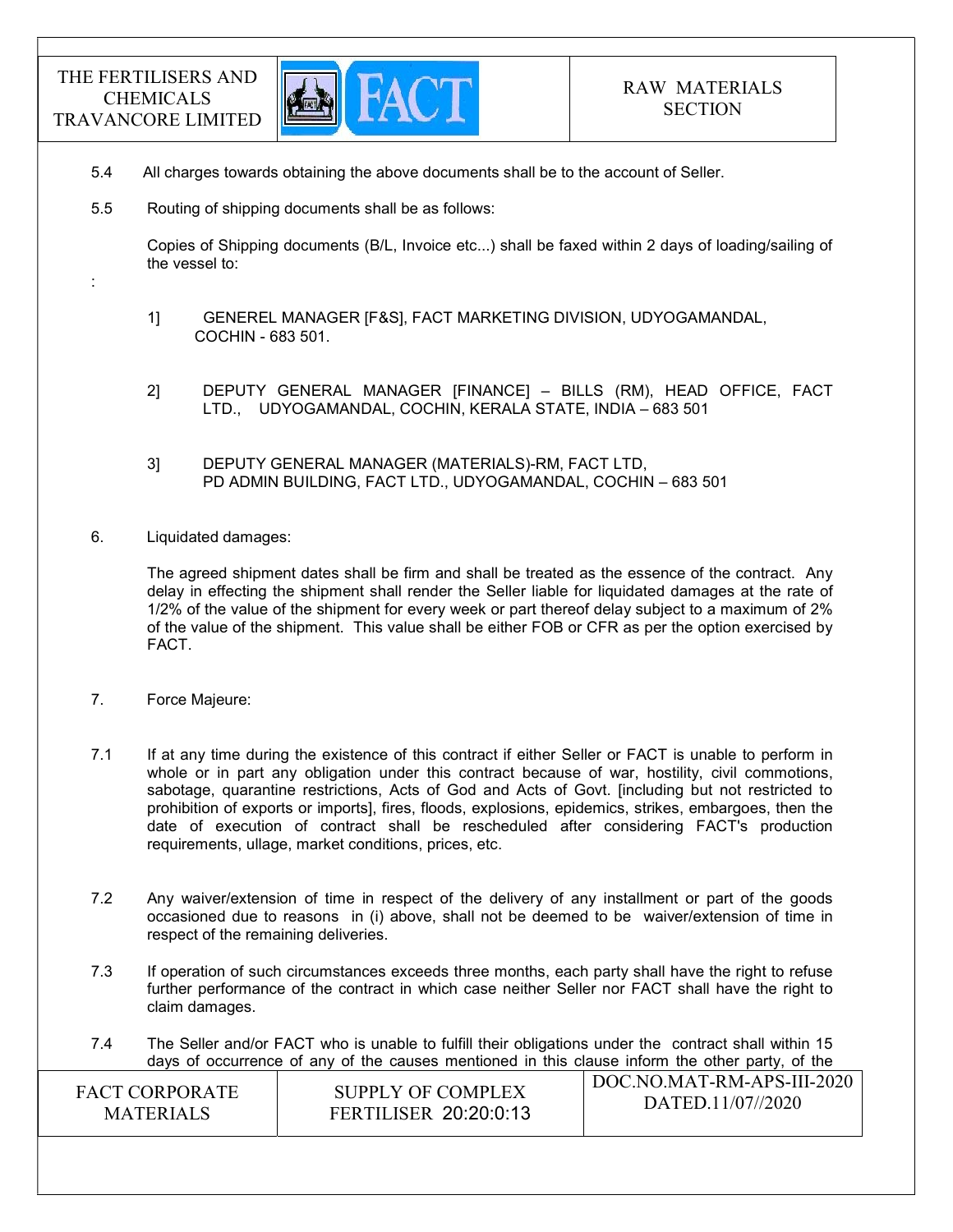

existence and termination of the circumstances preventing the performance of the Contract. Certificate issued by local Chamber of Commerce in the country of the Seller or FACT shall be sufficient proof of the existence of the above circumstances and their duration.

- 7.5 Non-availability of material shall not be an excuse to the Seller for not performing their obligations under the contract.
- 8. Default:

In the event of any default by the Seller in executing the Purchase Order in accordance with the specifications and/or terms and conditions of the Purchase Order, FACT may terminate the Purchase Order without prejudice to any other right, remedy or option FACT may have. In the event of such termination, FACT shall have the right to procure the goods from other sources at the risk and cost of the Seller.

- 9. Determination of quality and quantity:
- 9.1 The supplier shall ensure that the goods shipped conform to the agreed quality and specifications and shall not ship goods which do not conform to the agreed quality and specification.
- 9.2 FACT reserves the right, at its option and cost, to have material inspected before shipment in regard to quality and specifications. The supplier / shipper shall tender the material for inspection to the agency to be nominated by FACT and shipment shall be effected only after the material is inspected. The supplier / shipper will provide free of cost facilities to the inspection agency at the load port for taking samples.
- 9.3 Irrespective of whether FACT appoints inspection agency or not, it will be obligatory on the part of the supplier to obtain Certificate of Inspection from Internationally reputed Inspection Agency to the effect that material is in accordance with the specifications laid down in the contract. This shall accompany the shipping documents. The inspection fee shall be borne by supplier.
- 9.4 For the purpose of determining quality, the Inspection Agency may at their discretion draw samples of the material at the producing factory as specified in the contract but shall draw samples in all cases in the customary manner during the loading of the vessel with a view to ensure that the material conforms to the contractual specifications. Analysis report should specify the nutrients and other requirements of the contractual specifications. The report shall specify the methods of analysis used, type of sieve used for determination of particle size and also the contract number, the quantity loaded and name of the vessel. A clear inspection note will be released by the Inspection Agency only if they are satisfied that the cargo meets contractual specifications.
- 9.5 Sample shall be drawn by Central Fertilizer Quality Control Laboratory in India or any other lab nominated by Govt. for that purpose. The quality so determined at discharge port shall be final and binding on supplier.
- 9.6 In case the cargo is not meeting the FCO specifications, the cargo will be rejected. The supplier shall refund all the material cost, consequential handling and the distribution cost thereof Immediately on FACT's first demand failing which penalty  $@$  18% p.a. shall be payable up to the date of actual remittance by the supplier.

| <b>FACT CORPORATE</b> | SUPPLY OF COMPLEX            | DOC.NO.MAT-RM-APS-III-2020 |
|-----------------------|------------------------------|----------------------------|
| <b>MATERIALS</b>      | <b>FERTILISER 20:20:0:13</b> | DATED.11/07//2020          |
|                       |                              |                            |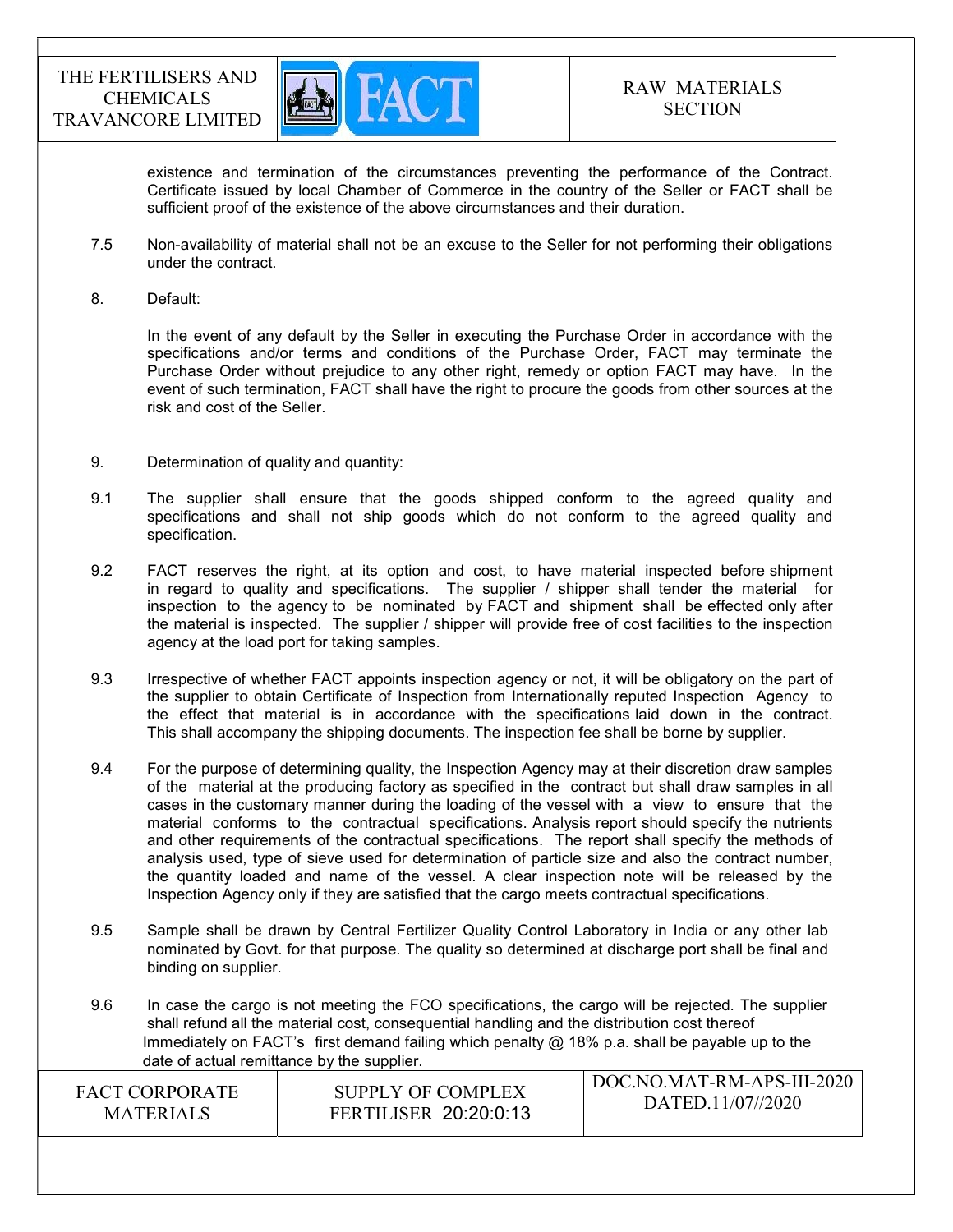

10. Weighment:

 Weighment shall be as determined by draft survey conducted through an independent internationally reputed surveyor/inspection agency appointed by FACT at the port of discharge. The payment shall be based on B/L quantity or drafts survey whichever is less. Quantity declared as damaged cargo shall also be treated as quantity delivered short and shall be treated accordingly.

11. Title and Risk:

Title to the goods and risk shall pass from Seller to FACT as per INCOTERMS 2000, as amended from time to time.

12. Amendment of the Purchase Order:

Any amendment or modification to this Purchase Order shall be made in writing with the concurrence of the Seller, where required.

13. Law:

The governing law for this Purchase Order shall be Indian law. The proper language of the Purchase Order shall be English. The Seller agrees to submit himself to the Jurisdiction of Indian Courts of Law.

- 14. Seller warrants that the goods are free and clear of liens and encumbrances and that he has good and marketable title to the same.
- 15. Arbitration:

If any dispute (s) arises out of or in connection with this contract, or in respect of any defined legal relationship associated therewith or derived therefrom, the parties agree to submit the disputes to arbitration under the ICADR (International Centre for Alternative Dispute Resolution) Arbitration Rules 1996. The authority to appoint the arbitrator shall be the International Centre for Alternative Dispute Resolution. The number of Arbitrator shall be one and the language of the arbitration proceedings shall be English. The place of arbitration proceedings shall be Ernakulam in Kerala.

16. Seller's Indian Agent:

The Seller shall disclose the name and address of his Indian agent/representative along with following information.

- 16.1 Indian Agent's registration Nos. and their permanent income tax account number.
- 16.2 Amount and nature of commission/remuneration.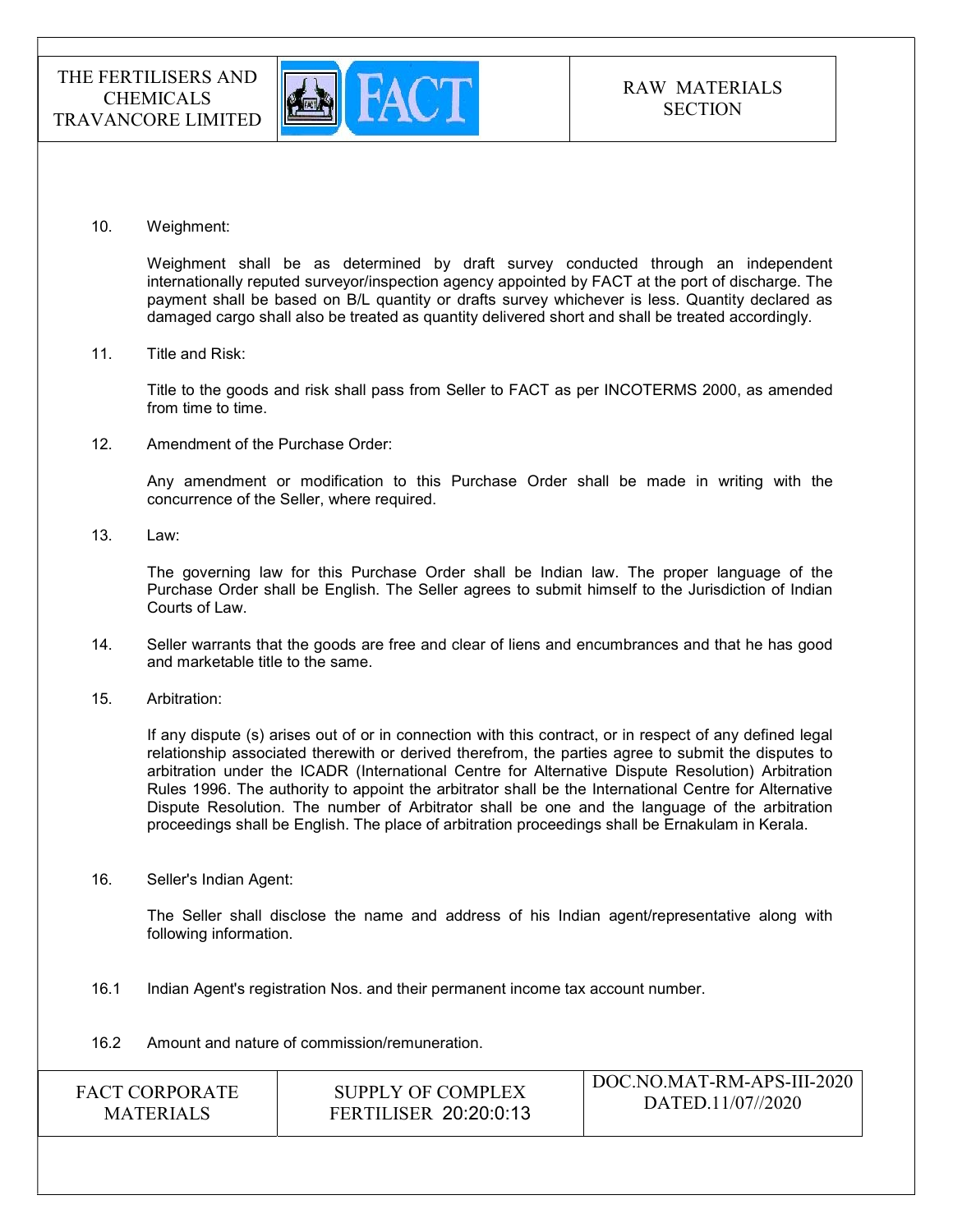

- 16.3 A copy of terms and conditions of the appointment of the Indian agent including the commission being paid to them shall be furnished along with the bid. In case the Seller has no agent in India, the Seller shall certify that they have no agents in India and that no remuneration is to be paid to any Indian Party. If the seller does not indicate the name of his agent or representative in India, and the amount of commission payable to him in the offer, it will be assumed that no agents' commission is involved.
- 16.4 FACT shall deduct the Indian agent's commission, if applicable from the value of the Seller's invoice and pay to the Indian Agent in equivalent Indian rupees (rate of exchange being the rate at which payment was made to Seller) by cheque, as per the agreed payment terms. In case the Indian Agents are foreign controlled company as defined under section 28 of the Foreign Exchange Regulation Act, 1973 or any other act as in force, certificate/permission from Reserve Bank of India/Government of India as the case may be that they are entitled to do the agency business and receive commission from buyers should be enclosed along with the bid.
- 16.5 The information required above shall include those agents situated in India who have some other kind of commercial relationships and may not fall within the usual definition of agent. In cases where there is no agent but the Seller has any Indian Branch or subsidiary or a financially interlinked concern, the same shall be intimated to us. This will also include such Indian agents who are paid general retainer fee and may not have any reference to this purchase order.
- 16.6 Should we suffer any loss or penalty because of the failure of the Seller to disclose the details mentioned above about their agents, FACT shall hold the Seller responsible for such loss or penalty and shall be entitled to claim from them damages for breach of the above provisions of the contract and also to resort to such other action which FACT may consider appropriate.
- 17. This Purchase Order is placed by FACT, The Fertilisers and Chemicals Travancore Limited. It is expressly made clear that the Government of India is not a party to this Purchase Order and has no liabilities, obligations or rights on this order.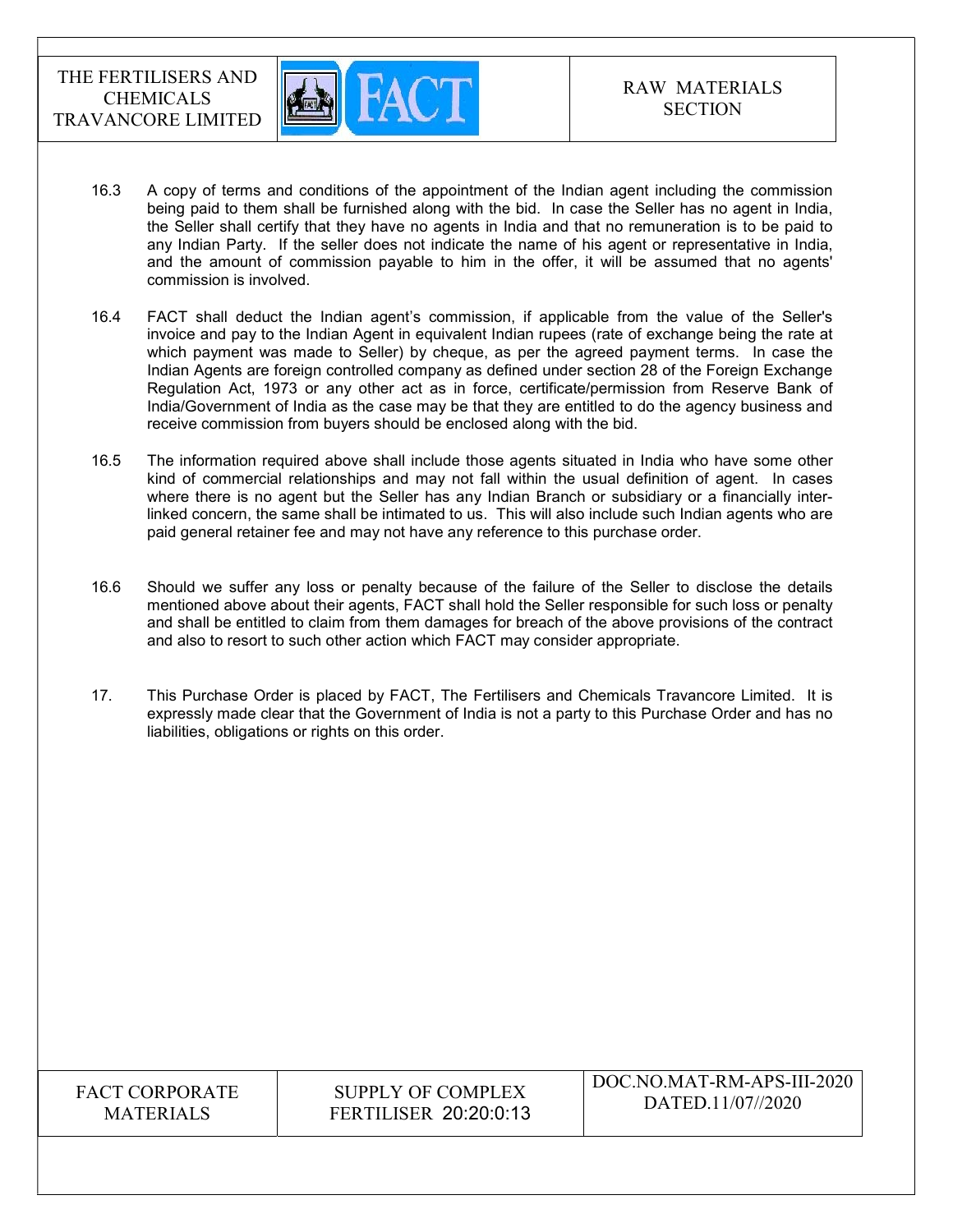

#### Annexure-F

#### SHIPMENT TERMS FOR FOB CONTRACT

- 1 FACT undertakes to provide transportation for carriage of the cargo in bulk.
- 2 FOB terms between Seller and their supplier if any shall not apply for contract arising out of this enquiry. It shall be as per FACT's terms only (with agreed variations). Seller shall forward the full loadport details, as well as firm loadport laycan with a spread of not less than 5 days, in conformity with the Purchase Order schedules or as required by FACT for each shipment, in case schedule is not finalised prior to issue of Purchase Order.
- 3 FACT will chart a suitable vessel and seller shall forward their acceptance of such nominated vessel within 24 hrs from the nomination. FACT reserves the right to substitute named vessel after giving prior intimation to the Seller.
- 4 The vessel shall report to the Seller or Seller's agents at the loadport and present herself for loading the cargo as per loadport terms and conditions as incorporated in the Charter Party.
- 5 Insurance: FACT shall arrange to insure the cargo. On completion of loading, sailing details such as quantity, B/L No. and date, load port, ETA Tuticorin/Visakhapatnam shall be emailed to Deputy General Manager[Materials]-RM [email:kennedy@factltd.com/sreejith@factltd.com],Deputy General Manager [Finance & Accounts] [Fax: 91- 484 - 2545039] and our under writers, details to be intimated later.
- 6 All claims at the loadport like demurrage, despatch, dead freight, etc, shall be settled directly between the Seller and the vessel owner. Suitable provision shall be made to this effect in the Charter Party. FACT shall render assistance, if required, to the Seller/Owner in settling such claims.
- 7 Seller shall be liable for any demurrage incurred at the load port on account of any delay in loading outside the permissible laytime. Any delay due to the vessel's condition or breakdown or inability of the vessel's facility to load cargo within the time allowed, shall not count as used laytime. If cargo is not available after ship has arrived in the port of loading according to schedule, the tenderer shall be responsible for the costs and demurrage of the vessel, and dead freight, if any due to incomplete loading because of the un-readiness of either part or whole of the goods when the vessel has been in port at due time, and the notice of readiness has been served and accepted.
- 8. Port charges, quay dues and similar dues on ship to owner's account. Supplier to pay all dues, taxes and duties on the cargo in the country of origin.
- 9. The cargo shall be loaded by supplier / shipper free of expenses and risk to the vessel but under the supervision of Master.
- 10. All other terms and conditions not indicated in these shipment terms shall be as per the Terms and Conditions of the Order and the relevant Charter Party.

| <b>FACT CORPORATE</b> | SUPPLY OF COMPLEX            | DOC.NO.MAT-RM-APS-III-2020 |
|-----------------------|------------------------------|----------------------------|
| <b>MATERIALS</b>      | <b>FERTILISER 20:20:0:13</b> | DATED.11/07//2020          |
|                       |                              |                            |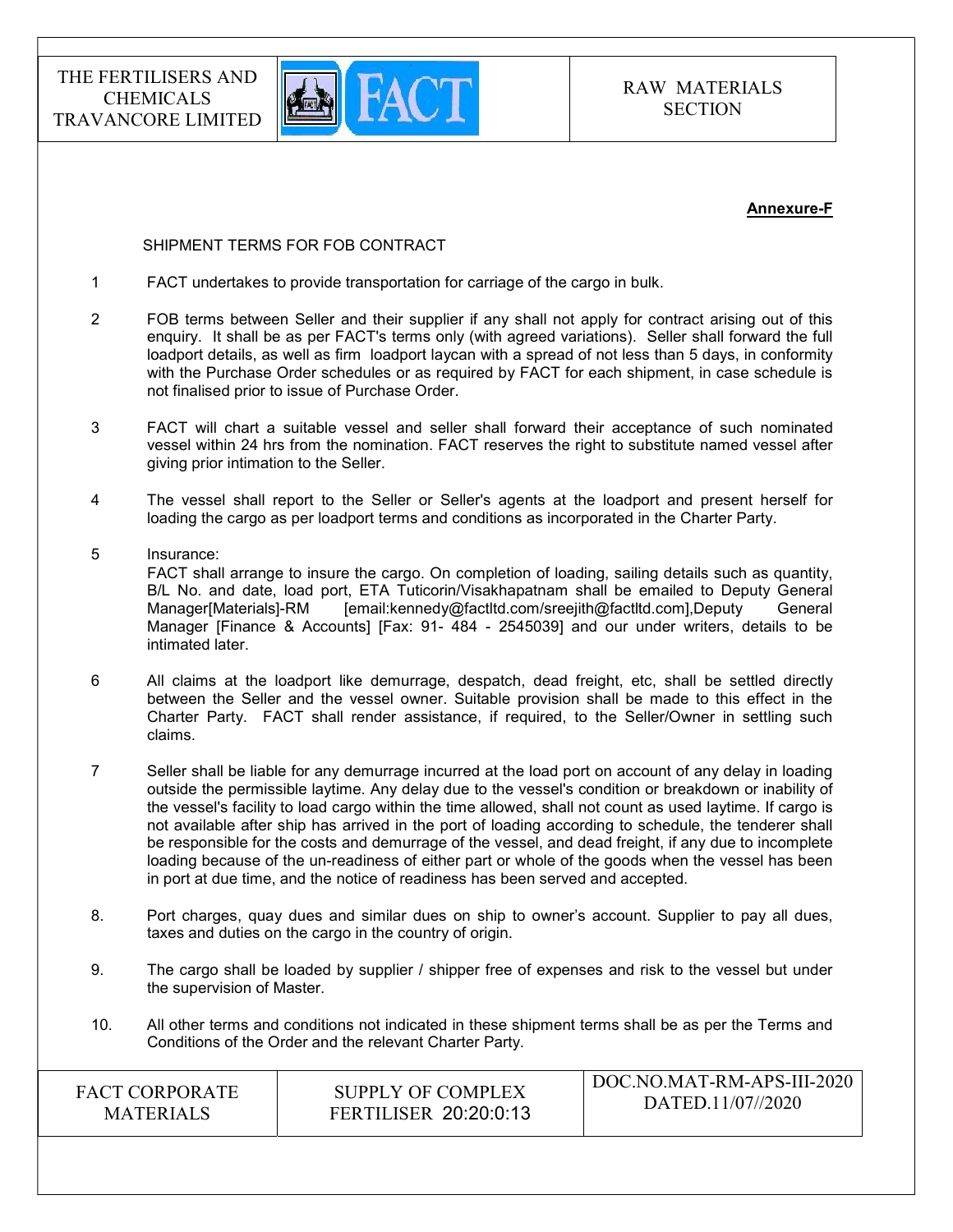

#### Annexure-G

#### SHIPMENT TERMS FOR CFR CONTRACT

- 1 FACT can declare CFR option only after getting NOC from Transchart, Ministry of Surface Transport, New Delhi. Seller shall provide at his own expense proper transportation for carriage of the cargo in transit subject to Government of India policy directives in this regard. Indian flag vessels to be accorded first right to refusal. Seller shall forward C/P on finalisation of vessel. Freight shall be pre-paid.
- 2. Vessel nominated shall conform to ISM code/Grain code for safe operations and pollution prevention and other statutory requirements of Indian/International Maritime Authorities, applicable for carriage of Fertiliser as relevant. The necessary clearance from port authorities on account of Age/Class/Flag to be obtained by suppliers/vessel owners. Non-compliance or lack of necessary supporting documents to show compliance with the above and consequent damages, if any, shall be to Seller's account.

 As per Shipping Development Circular issued by DG Shipping, cargo vessels visiting an Indian Port on the West Coast or plying in the Indian territorial waters in the Arabian Sea or the Indian EEZ during the period of foul weather (being 1st June to 31st August), shall be less than 25 years of age. In case the ship chartered by the supplier is 20 years or more of age, the shipping agents of the suppliers shall obtain necessary clearance from the authorities and the time taken to obtain such clearance shall be to ship owners' / suppliers' account and the same shall be excluded while calculating the lay time.

3 i. Discharge rate at Visakhapatnam Port : 7000 MT PWWD SHEXEIU. In SHEXEIU, "H" standing for "Holiday" shall mean the holidays declared by the Visakhapatnam Port Trust.

 ii. Discharge rate at Tuticorin Port: 5000 MT PWWD SHEX EIU. In SHEXEIU, "H" standing for "Holiday" shall mean the holidays declared by the Tuticorin Port Trust.

4 Demurrage Rate and Despatch Rate: Shall be indicated by Seller while nominating the vessel. [Despatch rate shall not be less than half of the demurrage rate]

5 Discharge Port : Tuticorin / Visakhapatnam port at FACT's option. Cost of shifting between berths including bunker fuel used shall not be borne by FACT and time used in shifting shall not be counted as laytime or time on demurrage. Deviation will be suitably loaded for evaluation.

 Choice of disport rests solely with FACT. FACT shall finalize the Port of discharge which shall be confirmed while confirming FOB / CFR Option.

6 i. Arrival draft at Visakhapatnam : Not to exceed 10.06 meter. ii. Arrival draft at Tuticorin : Maximum 11.5 Meter with tide and 11 Meter without tide.

 In case arrival draft exceeds permissible draft, lightening to be arranged by Seller at their own risk and cost including time lost. It shall be Seller's responsibility to ensure that the vessel arrives with the permissible/available draft at Visakhapatnam/ Tuticorin whichever is less.

FACT CORPORATE MATERIALS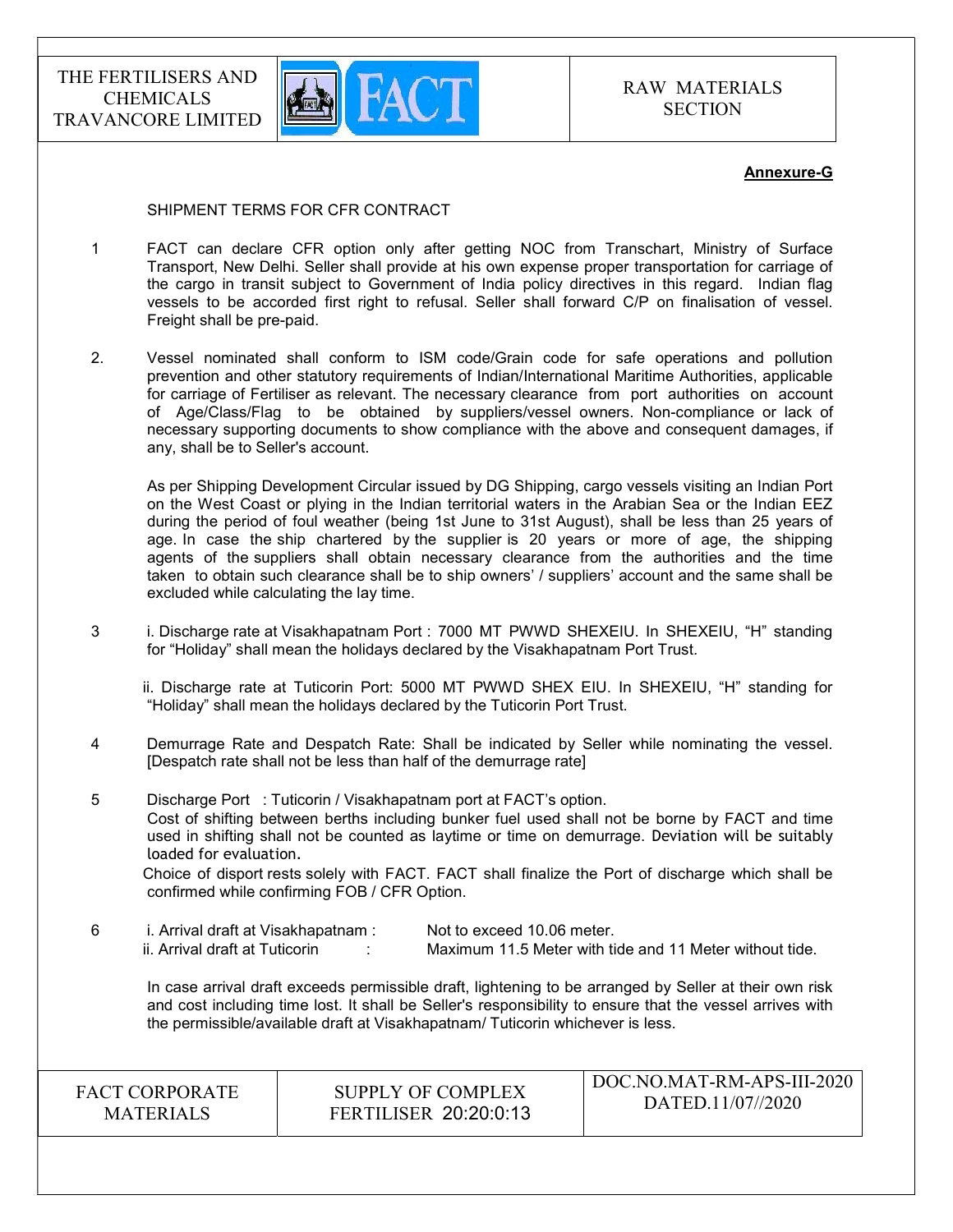

- (a) The vessel shall give free use of all available gear for discharging as also lights for night work on board. Seller shall allow free use of gear, winches and derricks. If all gear's are not available, discharge rate to be reduced proportionately.
- (b) Cost of opening and closing of hatches shall be to ship owners / supplier's account and time used not to count as lay time.
- (c) Overtime to the account of party ordering the same. Officers" / Crews" overtime to be always for supplier's / ship owner's account.
- (d) Time consumed by the vessel in moving from the discharge port / anchorage to anchorage / discharging berth will not count as lay time.
- (e) All expenses and costs arising from the failure of the machines/equipments of the vessel, or if the vessel is pulled out from the berth on account of safety reasons by the port to be on the account of sellers.
- 7 The following vessel details shall be furnished by Seller while nominating vessel, by email [email id:rejeni@factltd.com] addressed to General Manager [IT&SP].
	- i] Flag
	- ii] Classification
	- iii] Year of built
	- iv] GRT/NRT, LOA & Draft
	- v] Registered owners
	- vi] Operators
	- vii] Charterers
	- viii] P&I club
	- ix] Hull U/W & terms of cover
	- x] Particulars of performance of vessel's last 2 voyages.
	- xi] Agents at load port and discharge port.
	- xii] Demurrage and despatch rates.
- 8 Expected loading days and arrival date at Tuticorin/Visakhapatnam shall be intimated to FACT for each shipment while nominating the vessel in conformity with the Purchase Order.
- 9 Insurance:

 The vessel chartered by Seller shall not be more than 15 [Fifteen] years in age and shall be of the highest Lloyd's or equivalent classification, failing which Seller shall be liable for any additional insurance premium paid or payable by us. Any extra insurance and customs duty thereon due to age/class/flag/GIC non-approval of vessel shall be to Seller's account. Same shall be deducted from the Seller's bills. War risk premium for vessel and crew bonus, if any payable to vessel owners as per C/P for calling at nominated load port is to be borne by Seller.

10 On completion of loading, sailing details such as quantity, B/L No. and date, load port, ETA Tuticorin/Visakhapatnam and value shall be faxed to General Manager [F&S] [email id:smkrishna@factltd.com], Deputy General Manager Finance[Bills] [Fax: 91- 484 - 2545039] and FACT's under writers, details will be intimated later.

| <b>FACT CORPORATE</b> | SUPPLY OF COMPLEX            | DOC.NO.MAT-RM-APS-III-2020 |
|-----------------------|------------------------------|----------------------------|
| <b>MATERIALS</b>      | <b>FERTILISER 20:20:0:13</b> | DATED.11/07//2020          |
|                       |                              |                            |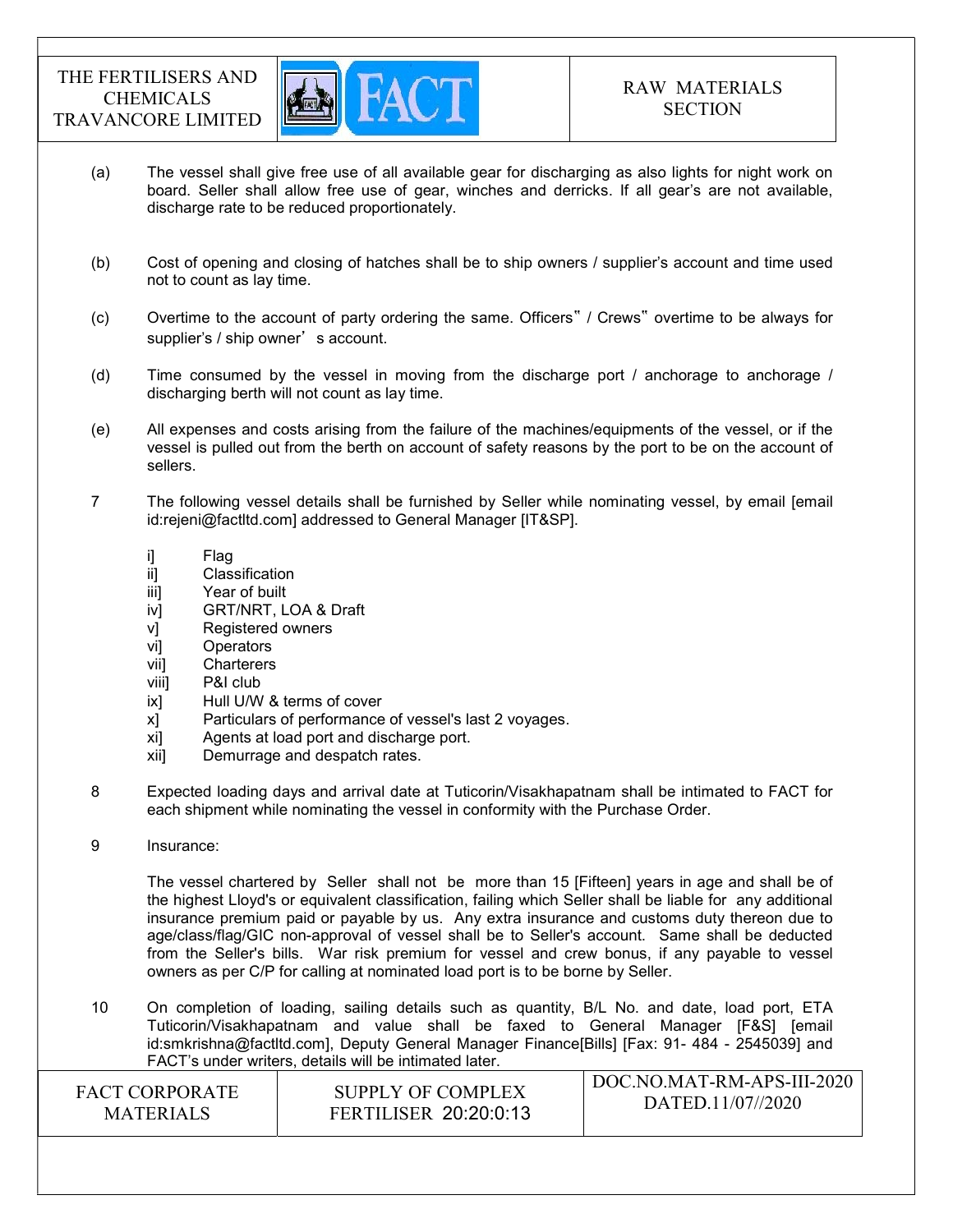

- 11 Seller shall obtain, from the carrier at his own expense on board shipped, Ocean Bill of Lading, clean and transferable in the name of FACT, dealing only with the cargo as per the Purchase Order to Tuticorin/Visakhapatnam, India and courier the copies of the Shipping documents.
- 12 The sailing progress of vessel shall be reported to General Manager [F&S] by email id: smkrishna@factltd.com at least 72 hours before arrival, stating the anticipated hour of arrival. Similar notice shall be given at least 48 hours, 36 hours and 24 hours in advance of the ETA of vessel and thereafter any change every 1 hour.
- 13 Lay time (Visakhapatnam port): Based on discharge rate of 7000 MT PWWD SHEXEIU. In SHEXEIU, "H" standing for "Holiday" shall mean the holidays declared by the Visakhapatnam Port Trust.

Lay time (Tuticorin Port) : Based on discharge rate of 5000 MT PWWD SHEX EIU. In SHEXEIU, "H" standing for "Holiday" shall mean the holidays declared by the Tuticorin Port Trust.

 N.O.R. time: NOR shall be tendered during official working hours only, i.e. between 09:30 hrs to 17:00 hrs from Monday to Friday and 09:30 hrs to 12:00 hrs on Saturday.

 Laytime shall commence only 24 hours after the receipt and acceptance of Notice of Readiness [N.O.R.] as above and shall end on completion of discharge.

 Time shall not be counted between 12.00 noon on Saturday and 8.00 a.m. on Monday and not between 5.00 p.m. (Noon if Saturday) on the last working day preceding a local and legal holiday and 8.00 a.m. on the first working day thereafter even if used, unless the vessel is already on demurrage. Receivers have the right to work during excepted period such time used not to count as lay time.

 If the port authorities prohibit discharging during night time, time so lost shall not count as used laytime.

- 14 Berthing delay on account of any reason over which FACT has no control including but not limited to tide not being available or other such natural causes, vessel missing the last pilot of the day, etc., shall not be included in laytime.
- 15 Any delay in commencing discharge on account of delay in obtaining the free pratique customs clearance, immigration, etc., by the vessel's agents and any port charges on this account shall not be to FACT's account.
- 16 If the vessel is unable to complete unloading within the allowable laytime, due to any cause attributable to FACT, FACT shall pay to Seller demurrage at the rate agreed to or as per C/P whichever is lower. Despatch rate shall not be less than half of the demurrage rate. Demurrage/despatch shall be settled within 30 days of mutual acceptance of laytime statement.
- 17 If, however, demurrage is incurred at the port of discharge by any reason over which FACT have no control including but not limited to fire, explosion, storm or by strike, lockout stoppage or restraint of labour by breakdown of machinery or equipment in or about the plant/unloading facilities of FACT or any other force majeure circumstances, no demurrage shall be payable.

| <b>FACT CORPORATE</b> | SUPPLY OF COMPLEX            | DOC.NO.MAT-RM-APS-III-2020<br>DATED.11/07//2020 |
|-----------------------|------------------------------|-------------------------------------------------|
| <b>MATERIALS</b>      | <b>FERTILISER 20:20:0:13</b> |                                                 |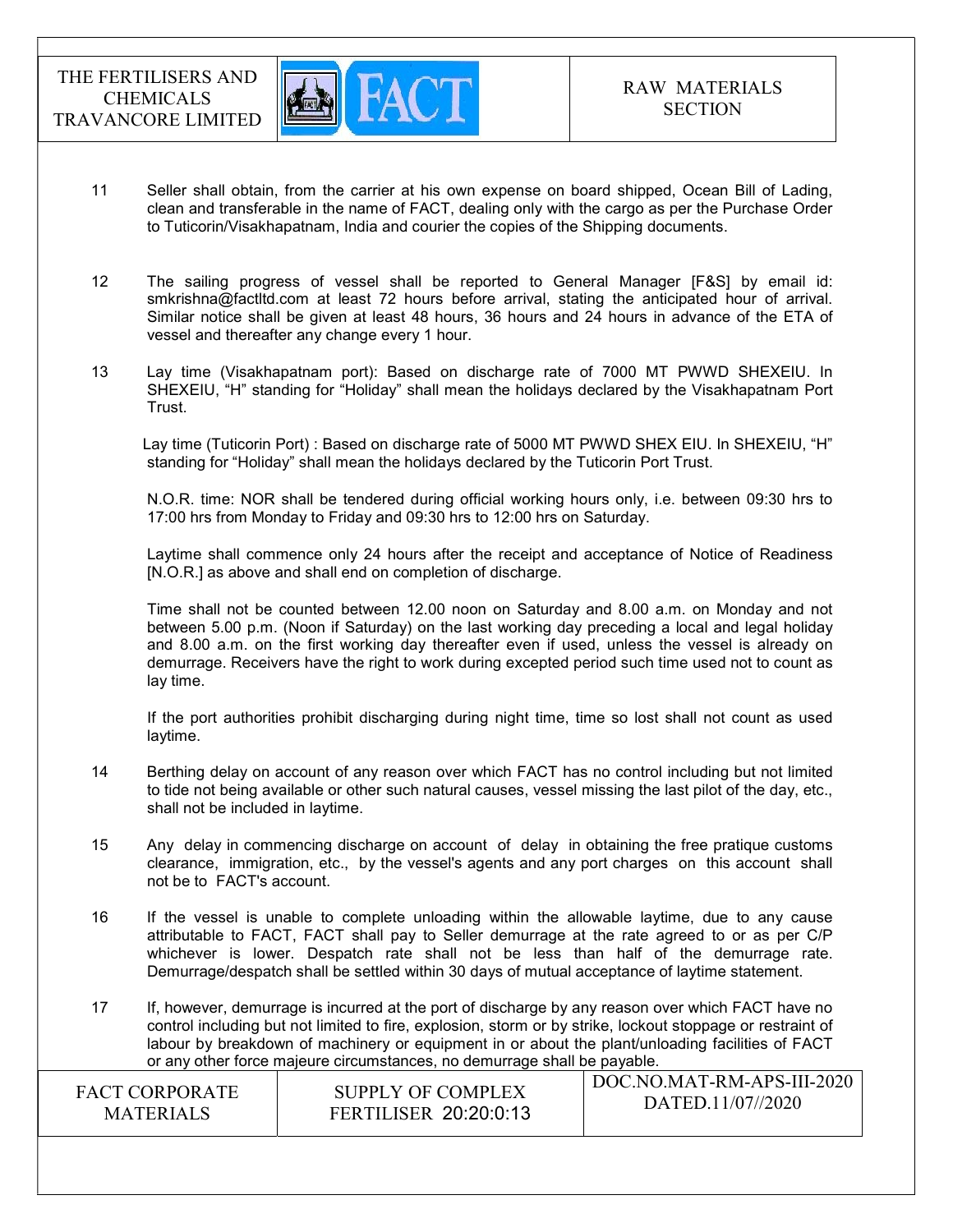

- 18 FACT shall not be liable for any demurrage in the event of the vessel coming prior to or after the laydays stipulated by FACT. In case of early arrival, vessel shall be deemed to have given NOR at 9:30 hrs on the first working day of the laydays given by FACT.
- 19 At discharge port, dues on vessel shall be for the Seller's account, but dues on cargo including import duties, taxes and customs duties shall be to FACT's account.
- 20 In case documents are not made available to FACT prior to arrival of vessel, delivery order shall be issued by Seller's/Vessel Owner's agents to FACT's representatives at Tuticorin/Visakhapatnam against ordinary Letter of Indemnity issued by FACT. Freight to be pre-paid. Any delay, damages or costs in obtaining the delivery order for discharging the cargo from vessel owners/agents on account of non-settlement of dues to owners/port by Seller/Seller's agents or for any reason not attributable to FACT shall be to Seller's account.
- 21 Consignee:

 GENERAL MANAGER (F&S), FACT LTD, EEC BUILDING, MARKETING DIVISION, UDYOGAMANDAL, COCHIN - 683 501

Notify party:

 FACT MARKETING DIVISION, UDYOGAMANDAL, COCHIN - 683 501

- 22 Vessel/crew shall comply with all rules and regulations of Tuticorin/Visakhapatnam Port Trust.
- 23 All other terms and conditions shall be as per relevant charter party. The provisions stipulated in this Purchase Order shall however supercede those of the charter party wherever they are found to be at variance to each other.

-----

| <b>FACT CORPORATE</b> |
|-----------------------|
| <b>MATERIALS</b>      |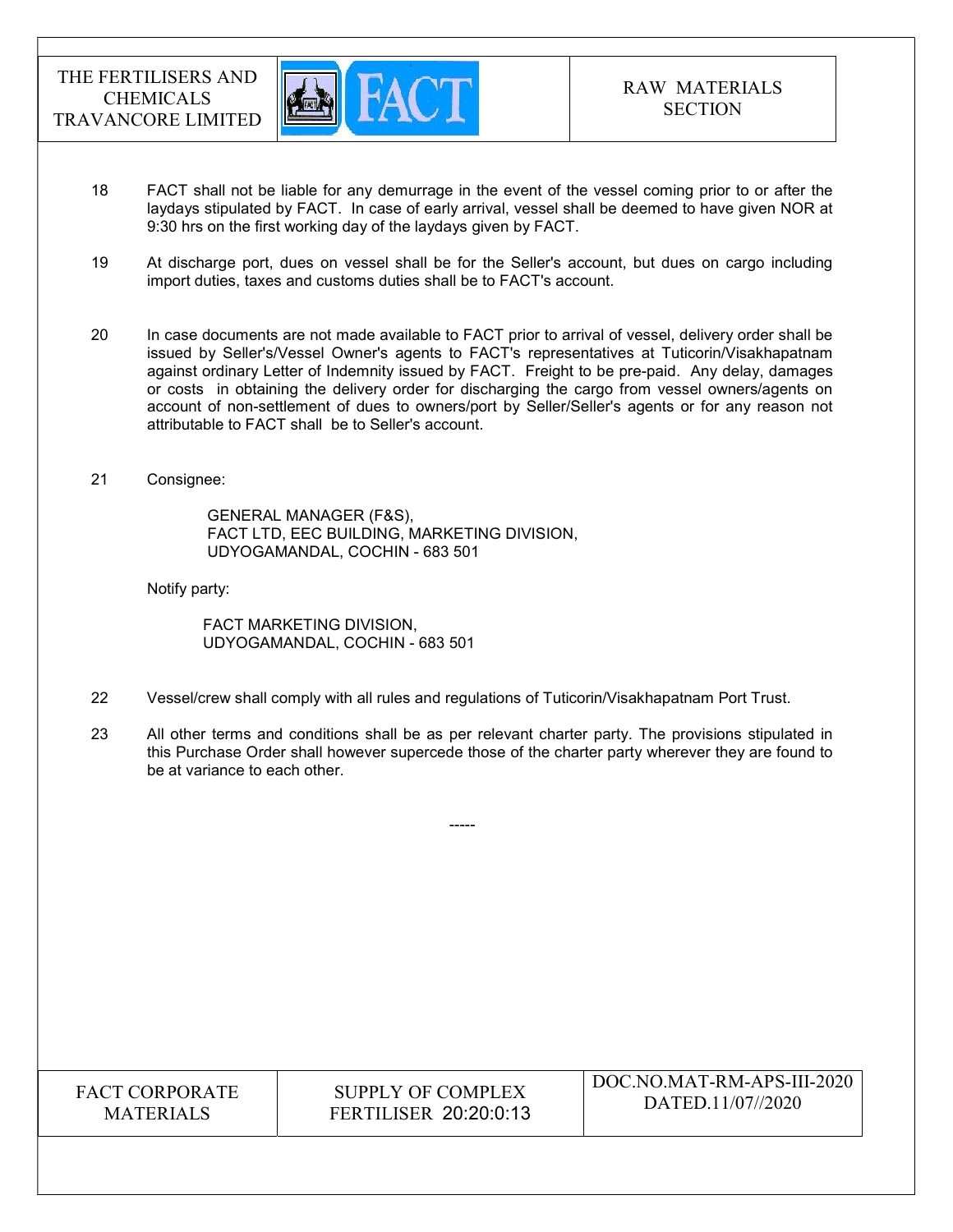

## Annexure - H

#### COMPLIANCE STATEMENT

Ref: Enquiry No. MAT-RM-APS-III-2020 dated 11/07/2020

We have read and understood all the Enquiry Documents (Enquiry Notice and all Annexures) against your enquiry no. MAT-RM-APS-III-2020 dated 11/07/2020 and hereby confirm our acceptance to the same except for the deviations listed below:

| <b>LIST OF DEVIATIONS</b> |             |                               |
|---------------------------|-------------|-------------------------------|
| Document/<br>Clause No.   | Description | <b>Reasons for Deviations</b> |
|                           |             |                               |
|                           |             |                               |
|                           |             |                               |
|                           |             |                               |
|                           |             |                               |
|                           |             |                               |
|                           |             |                               |
|                           |             |                               |
|                           |             |                               |
|                           |             |                               |
|                           |             |                               |

Name of Vendor:

Name & Designation of Authorized Signatory:

Seal & Signature:

Date:

| <b>FACT CORPORATE</b> | SUPPLY OF COMPLEX            | DOC.NO.MAT-RM-APS-III-2020 |
|-----------------------|------------------------------|----------------------------|
| <b>MATERIALS</b>      | <b>FERTILISER 20:20:0:13</b> | DATED.11/07//2020          |
|                       |                              |                            |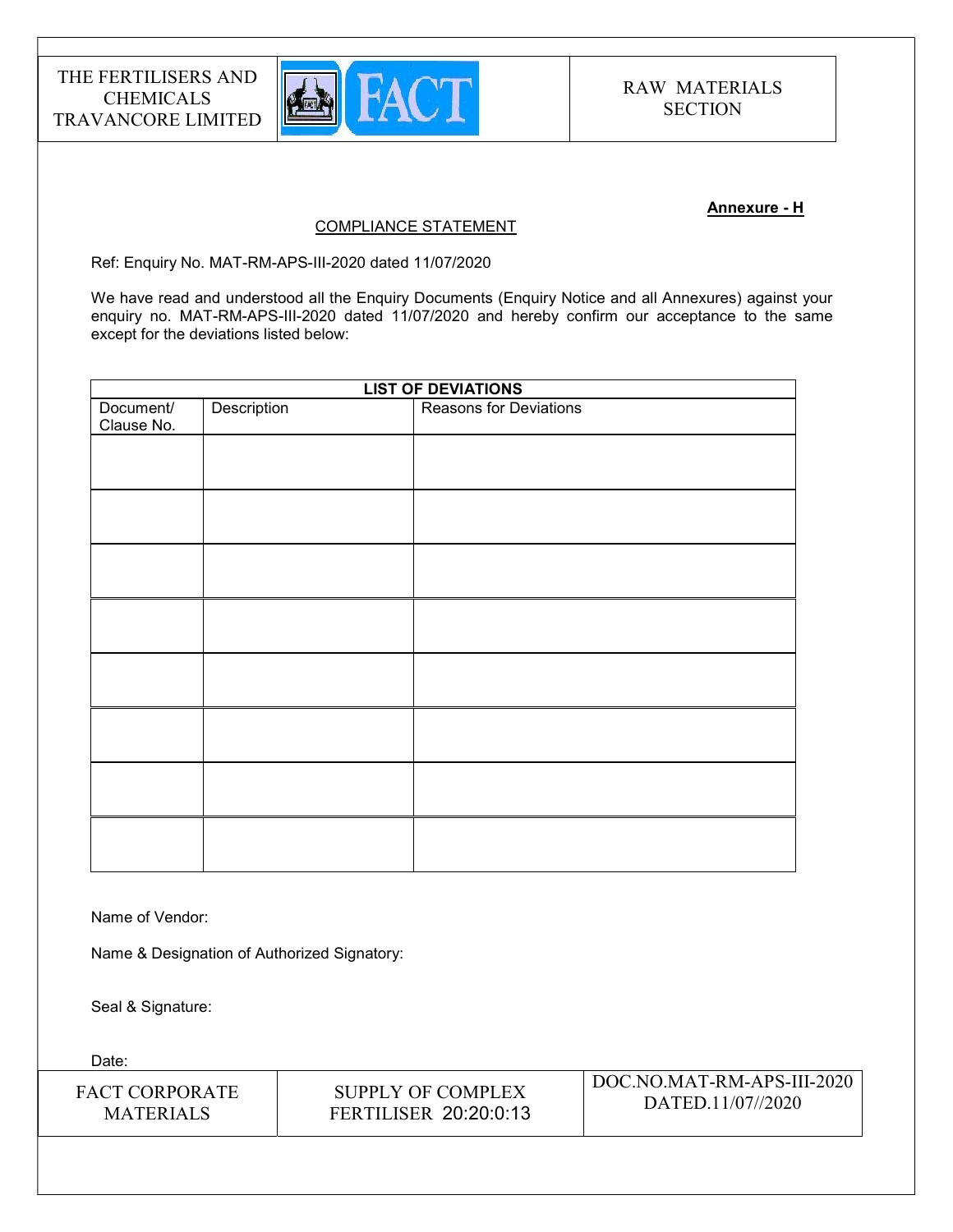

#### Annexure- J

Enquiry No. . MAT-RM-APS-III-2020 dated 11/07/2020

## (UN-PRICED COPY OF PRICE BID)

| SI. No | Price elements                      | Whether Quoted or Not |
|--------|-------------------------------------|-----------------------|
| 1      | FOB 180 days Price                  | Quoted / Not quoted   |
| 2      | CFR 180 days Price                  | Quoted / Not quoted   |
| 3      | Franchise discount                  | Quoted / Not quoted   |
| 4      | <b>Other Discounts</b>              | Quoted / Not quoted   |
| 5      | Arrival at Tuticorin/ Visakhapatnam | During                |

Offer is valid till:

Name of Bidder:

Signature of Authorized Signatory

Date: Place: Seal: Seal: Seal: Seal: Seal: Seal: Seal: Seal: Seal: Seal: Seal: Seal: Seal: Seal: Seal: Seal: Seal: Seal: Seal: Seal: Seal: Seal: Seal: Seal: Seal: Seal: Seal: Seal: Seal: Seal: Seal: Seal: Seal: Seal: Seal: Seal:

FACT CORPORATE MATERIALS

SUPPLY OF COMPLEX FERTILISER 20:20:0:13 DOC.NO.MAT-RM-APS-III-2020 DATED.11/07//2020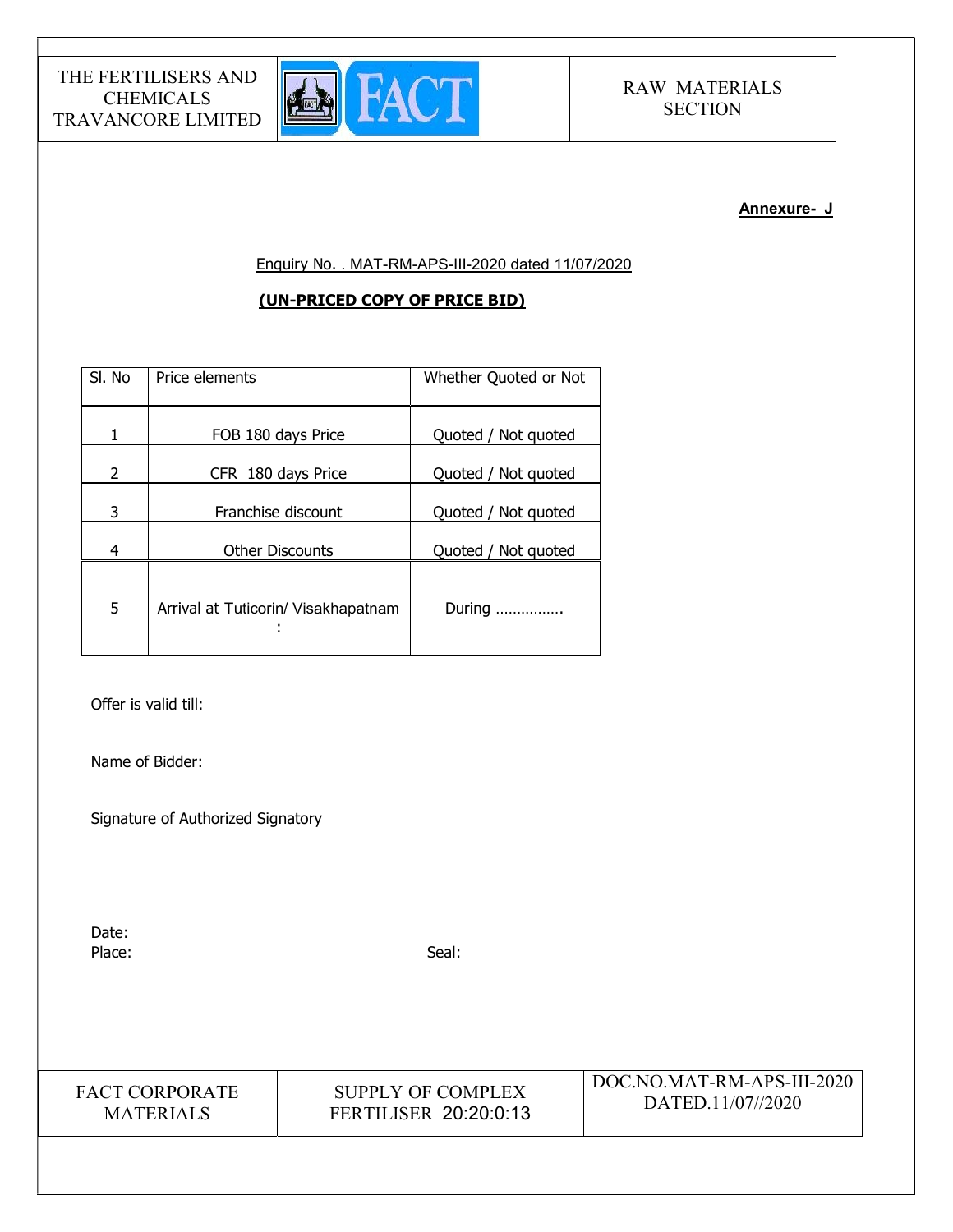

## Annexure - K

## Enquiry No. . MAT-RM-APS-III-2020 dated 11/07/2020

## Part B- Price Bid

| SI. No | Price elements                      | Quote       |
|--------|-------------------------------------|-------------|
| 1      | FOB 180 days Price                  | USD  Per MT |
| 2      | CFR 180 days Price                  | USD  Per MT |
| 3      | Franchise discount                  | USD  Per MT |
| 4      | <b>Other Discounts</b>              | USDPer MT   |
| 5      | Arrival at Tuticorin/ Visakhapatnam | During      |

Offer is valid till:

Name of Bidder:

Signature of Authorized Signatory

Date: Place: Seal: Seal: Seal: Seal: Seal: Seal: Seal: Seal: Seal: Seal: Seal: Seal: Seal: Seal: Seal: Seal: Seal: Seal: Seal: Seal: Seal: Seal: Seal: Seal: Seal: Seal: Seal: Seal: Seal: Seal: Seal: Seal: Seal: Seal: Seal: Seal:



SUPPLY OF COMPLEX FERTILISER 20:20:0:13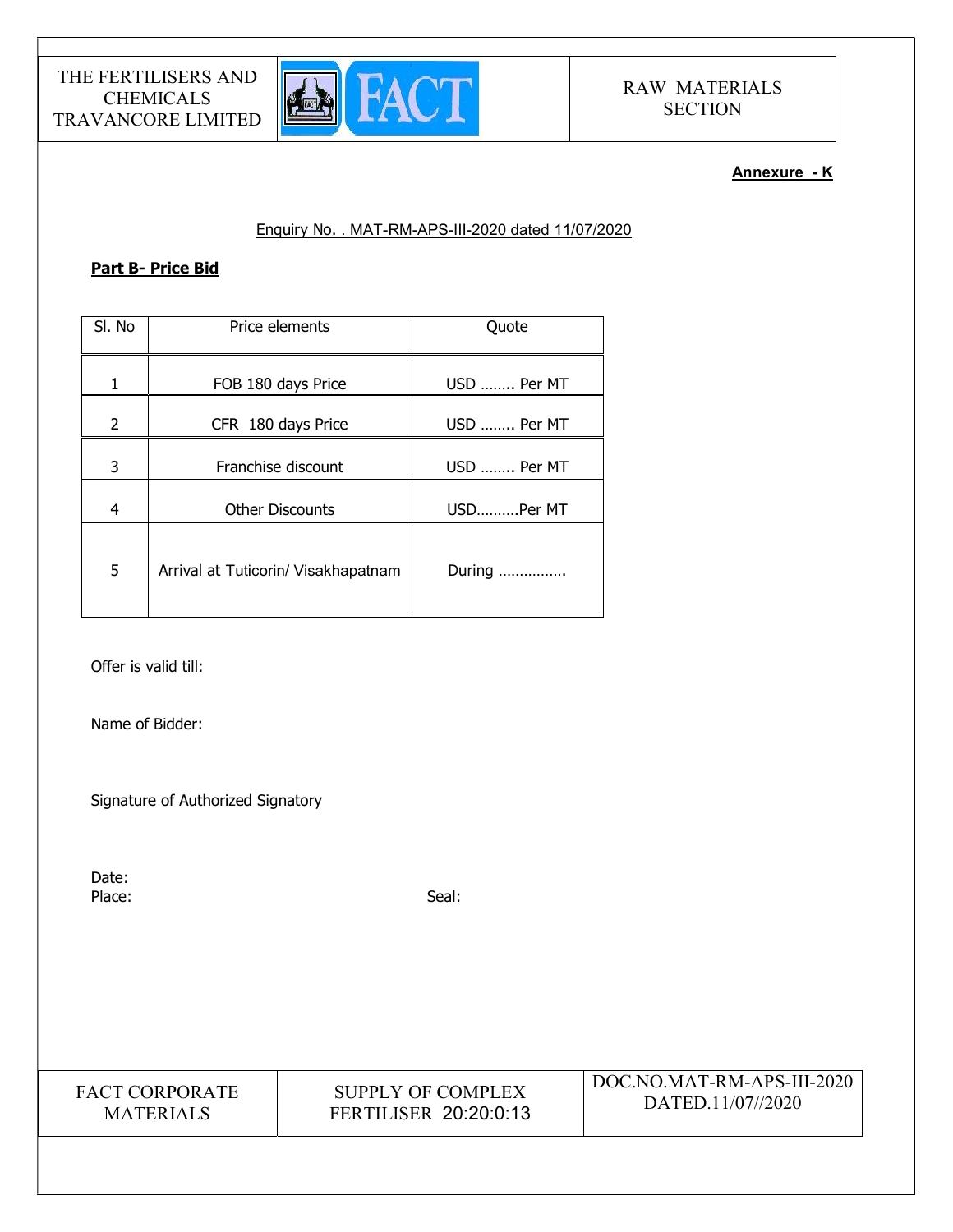

## Annexure - L

## LIST OF FACT APPROVED BANKERS FOR BANK GUARANTEE:

Ref: Enquiry No. . MAT-RM-APS-III-2020 dated 11/07/2020

Please note that all bank guarantees against the above referred enquiry shall be issued and confirmed by the banks approved by FACT. The list of banks approved by FACT is attached.

### A) STATE BANK OF INDIA

- 1. State Bank of India,
- B) NATIONALISED BANKS:
	- 1. Allahad Bank,
	- 2. Andhra Bank,
	- 3. Bank of Baroda,
	- 4. Bank of India,
	- 5. Bank of Maharashtra,
	- 6. Canara Bank,
	- 7. Central Bank of India,
	- 8. Corporation Bank,
	- 9. Dena Bank,
	- 10. Indian Bank,
	- 11. Indian Overseas Bank,
	- 12. Oriental Bank of Commerce,
	- 13. Punjab & Sind Bank,
	- 14. Punjab National Bank,
	- 15. Syndicate Bank,
	- 16. UCO Bank,
	- 17. Union Bank of India,
	- 18. United Bank of India,
	- 19. Vijaya Bank.
- C) OTHER BANKS:
	- 1. Bank of Rajasthan Limited,
	- 2. Catholic Syrian Bank Limited

| <b>FACT CORPORATE</b> | SUPPLY OF COMPLEX            | DOC.NO.MAT-RM-APS-III-2020 |
|-----------------------|------------------------------|----------------------------|
| <b>MATERIALS</b>      | <b>FERTILISER 20:20:0:13</b> | DATED.11/07//2020          |
|                       |                              |                            |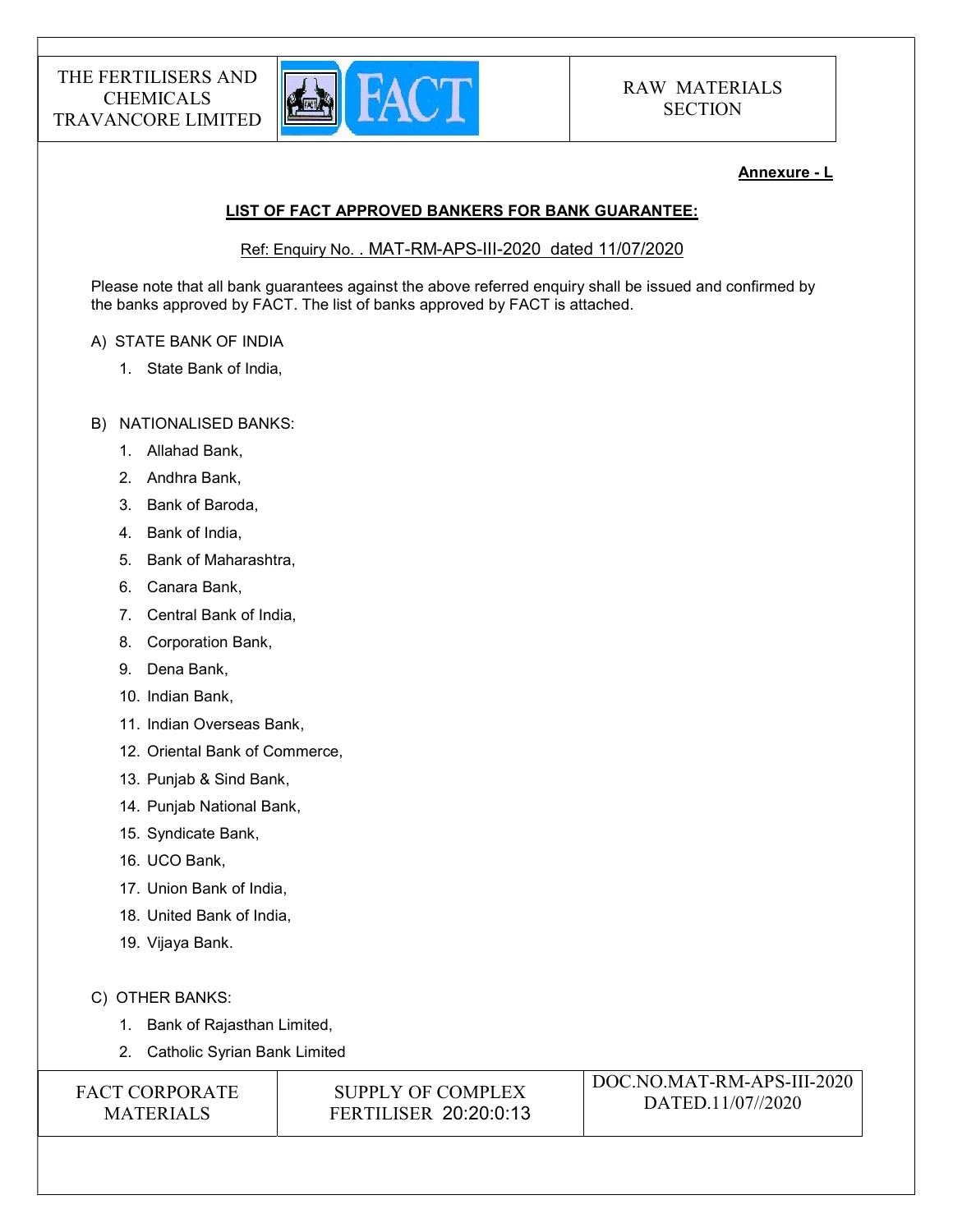

# RAW MATERIALS **SECTION**

- 3. Kotak Mahindra bank Ltd.,
- 4. South Indian Bank Ltd.,
- 5. Tamilnad Merchantile Bank Ltd.,
- 6. The Federal Bank Ltd.,
- 7. The Jammu & Kashmir bank Limited,
- 8. The Karnatka Bank Limited,
- 9. SBER Bank

## D) FOREIGN BANKS:

- 1. ABN AMRO Bank N.V.,
- 2. American Express Bank Limited,
- 3. Bank of American National Trust & Saving Association,
- 4. Bank of Tokyo Limited,
- 5. Barclays Bank PLC
- 6. BNP Paribas
- 7. Calyon Bank
- 8. Citibank N.A.,
- 9. Deutsche Bank,
- 10. Development Bank of Singapore (DBS)
- 11. Hong Kong & Shanghai Banking Corporation Limited,
- 12. ING Vysya Bank
- 13. JP Morgan Chase Bank,
- 14. Standard Chartered Bank.

E) PRIVATE SECTOR BANKS:

- 1. Axis Bank Ltd.,
- 2. Housing Development Finance Corporation Ltd., (HDFC)
- 3. ICICI Bank Limited,
- 4. IDBI Bank Limited,

Note: If the Bank Guarantee is issued by a bank outside India, a counter guarantee from an Indian nationalized/ scheduled bank in India shall be submitted.

## FACT CORPORATE MATERIALS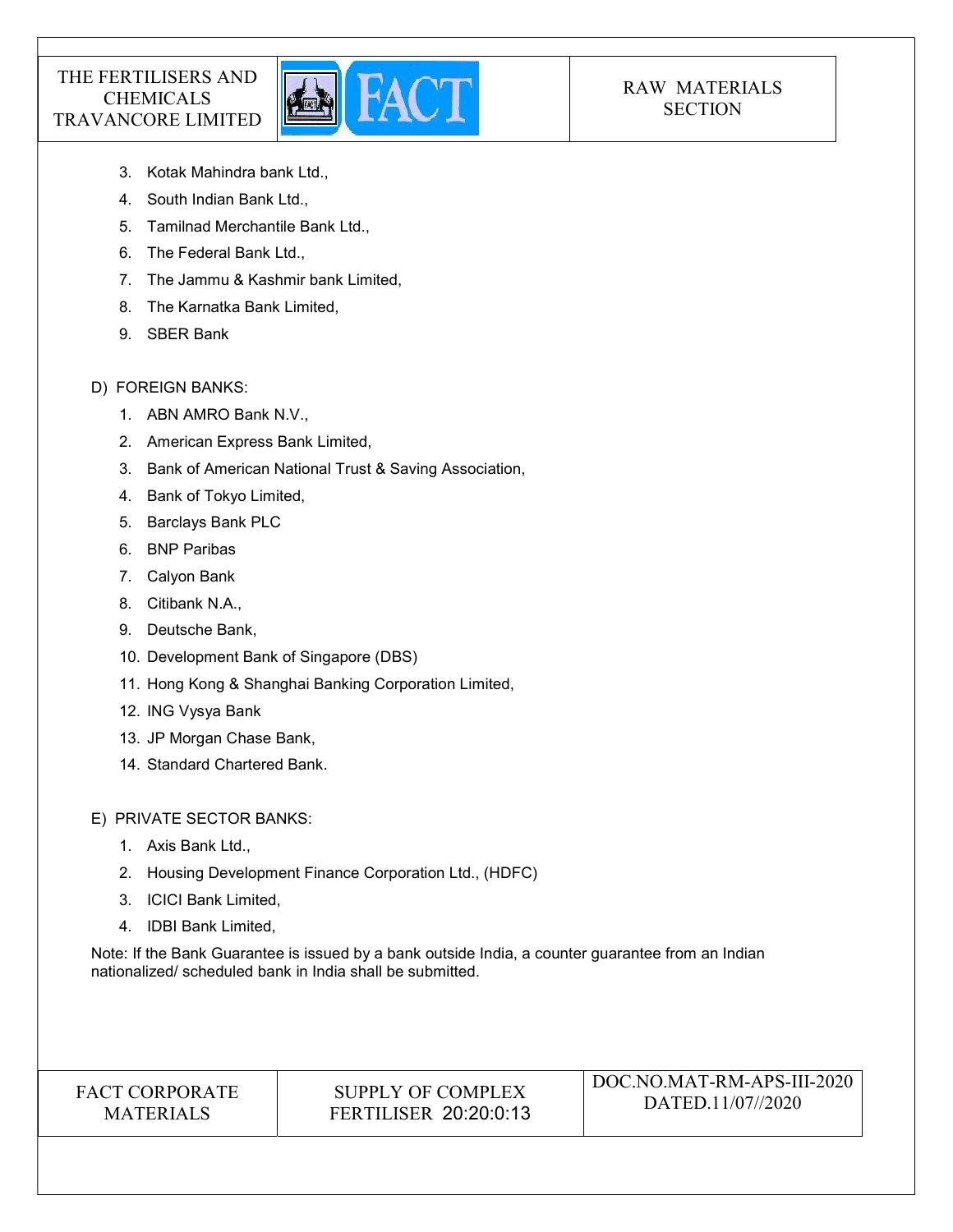

#### Annexure – M

## PROFORMA OF BANK GUARANTEE IN LIEU OF SECURITY DEPOSIT (PERFORMANCE GUARANTEE BOND)

#### (To be obtained from a Nationalized / Scheduled Bank on Stamp Paper of Rs. 200/-).

The Fertilisers and Chemicals Travancore Limited, Udyogamandal P.O. Cochin - 683 501

WHEREAS FACT - Head Office, a Division of Fertilisers and Chemicals Travancore Limited, Udyogamandal P.O. Kerala (hereinafter called referred to as the Company) has placed a Purchase Order No...................dated...........with M/s...................... .......................... hereinafter called the supplier) for the supply of ........................... and whereas it is one of the conditions of the said purchase order that the Supplier shall either remit a sum of USD..............(US Dollars..................................only) or furnish a Bank Guarantee for USD............. (US Dollars ...............................only)as security deposit for the due fulfillment of the said purchase order by the said Supplier.

In consideration of the Company having agreed to accept a Bank Guarantee from us towards such security deposit in lieu of the cash deposit in accordance with the terms and conditions of the above purchase order, we.................. the Bank (hereinafter referred to as the Bank) do hereby undertake to pay the Company merely on demand any sum or sums from time to time demanded by the Company up to a maximum of USD...... (US Dollars............. only) being the amount of the security deposit against any loss or damage caused to or suffered by or would be caused to or suffered by the Company by reason of any breach by the said Supplier of any of the terms and conditions contained in the said purchase order.

We, the said Bank, do hereby undertake to pay the amount so demanded by the Company without any demur merely on a demand from the Company stating that the amount claimed is due by way of loss or damage caused to or suffered or would be caused to or suffered by the Company by reason of breach by the said Supplier of any of the terms and conditions contained in the said contract. Any such demand made on the Bank shall be conclusive as regards the amount due and payable by the Bank under this guarantee.

We undertake to pay to the Company any money so demanded notwithstanding any dispute or disputes raised by the said Supplier in any suit or proceeding pending before any court or Tribunal relating thereto our liability under this being absolute and unequivocal.

The payment so made by us under this Guarantee shall be a valid discharge of our liability for payment thereunder and the said Supplier shall have no claim against us for making such payment.

We ........................... further agree that the guarantee herein contained shall remain in full force and effect during the period that would be taken for the performance of the said contract and that it shall continue to be enforceable till all the dues of the Company under or by virtue of the said contract have been fully paid and its claim satisfied or discharged or till the Company certifies that the terms and conditions of the said contract have been fully and properly carried out by the said Supplier and accordingly discharges this guarantee.

FACT CORPORATE **MATERIALS** 

SUPPLY OF COMPLEX FERTILISER 20:20:0:13